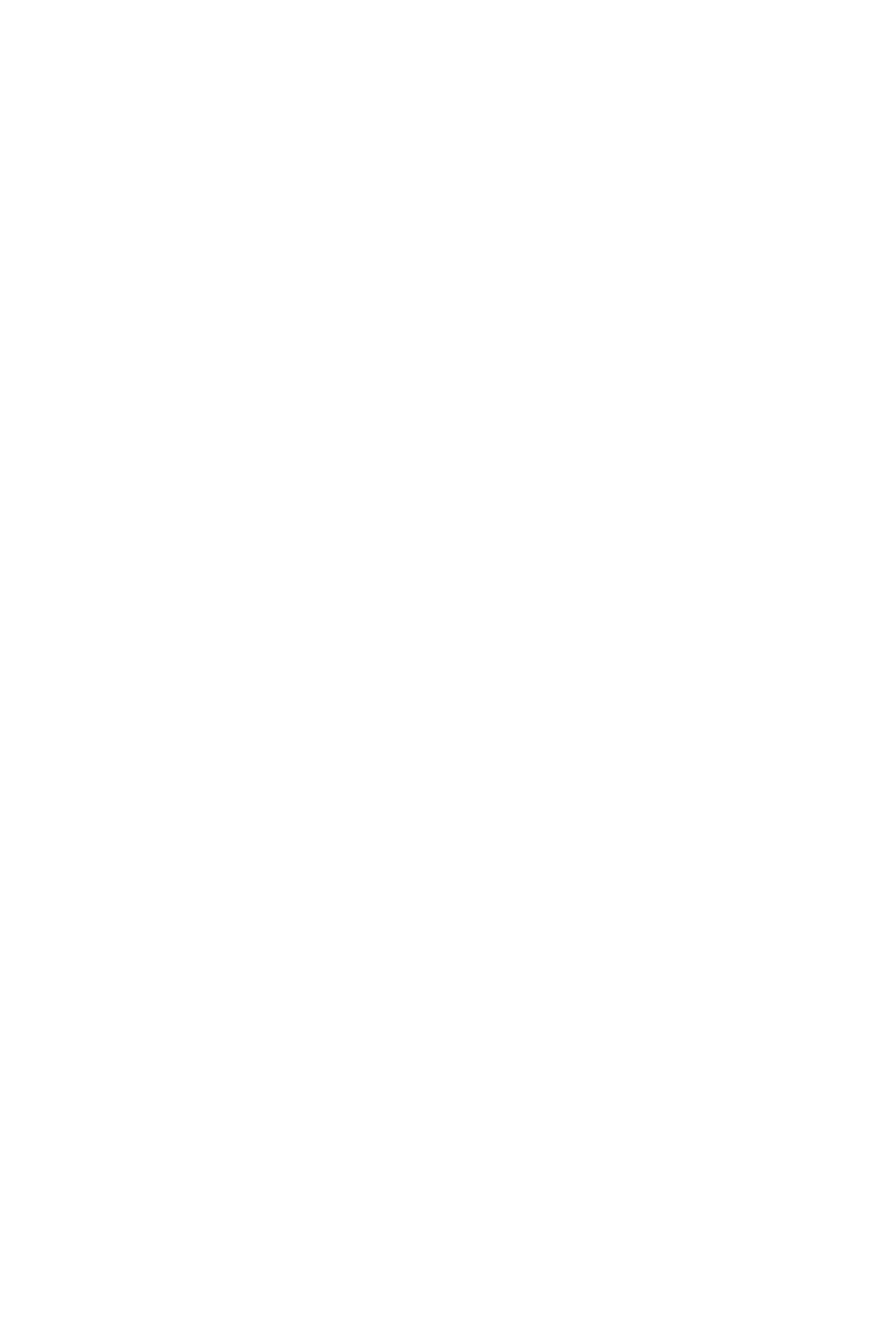## What Is A City For?

loel Kotkin<sup>1</sup>

hat is a city for? In this urban age, it's a question of crucial importance but one not often asked. Long ago, Aristotle reminded us that the city was a place where people came to live, and they remained there in order to live better, "a city comes into being for the sake of life, but exists for the sake of living well" (Mawr, 2013).

However, what does "living well" mean? Is it about working 24/7? Is it about consuming amenities and collecting the most unique experiences? Is the city a way to reduce the impact of human beings on the environment? Is it to position the polis  $-$  the city  $-$  as an engine in the world economy, even if at the expense of the quality of life, most particularly for families?

I start at a different place. I view "living well" as addressing the needs of future generations, as sustainability advocates rightfully state. This starts with focusing on those areas where new generations are likely to be raised rather than the current almost exclusive fixation on the individual. We must not forget that without families, children, and the neighbourhoods that sustain them, it would be impossible to imagine how we, as a society, would "live well." This is the essence of what my colleague, Ali Modarres and I call the 'Human City'.

Living well should not be about where one lives, but how one lives, and for whom. Families can thrive in many places, but these bearers of the next generation are not the primary focus of much of the urbanist community. I am referring here to urban neighbourhoods like in Singapore or in the great American cities, as well as the country's vast suburbs.

These are not necessarily the abodes of the glittering rich, or the transitory urban nomadic class, who dominate our urban dialogue, but a vast swath of aspiring middle- and working- class people. They are not necessarily the places that hipsters gravitate to, or lure people thinking of a second or third house.

<sup>1</sup> Joel Kotkin is Distinguished Presidential Fellow in Urban Futures at Chapman University (USA) and Executive Editor of New Geography (www.newgeography.com). He can be contacted at joel@ joelkotkin.com.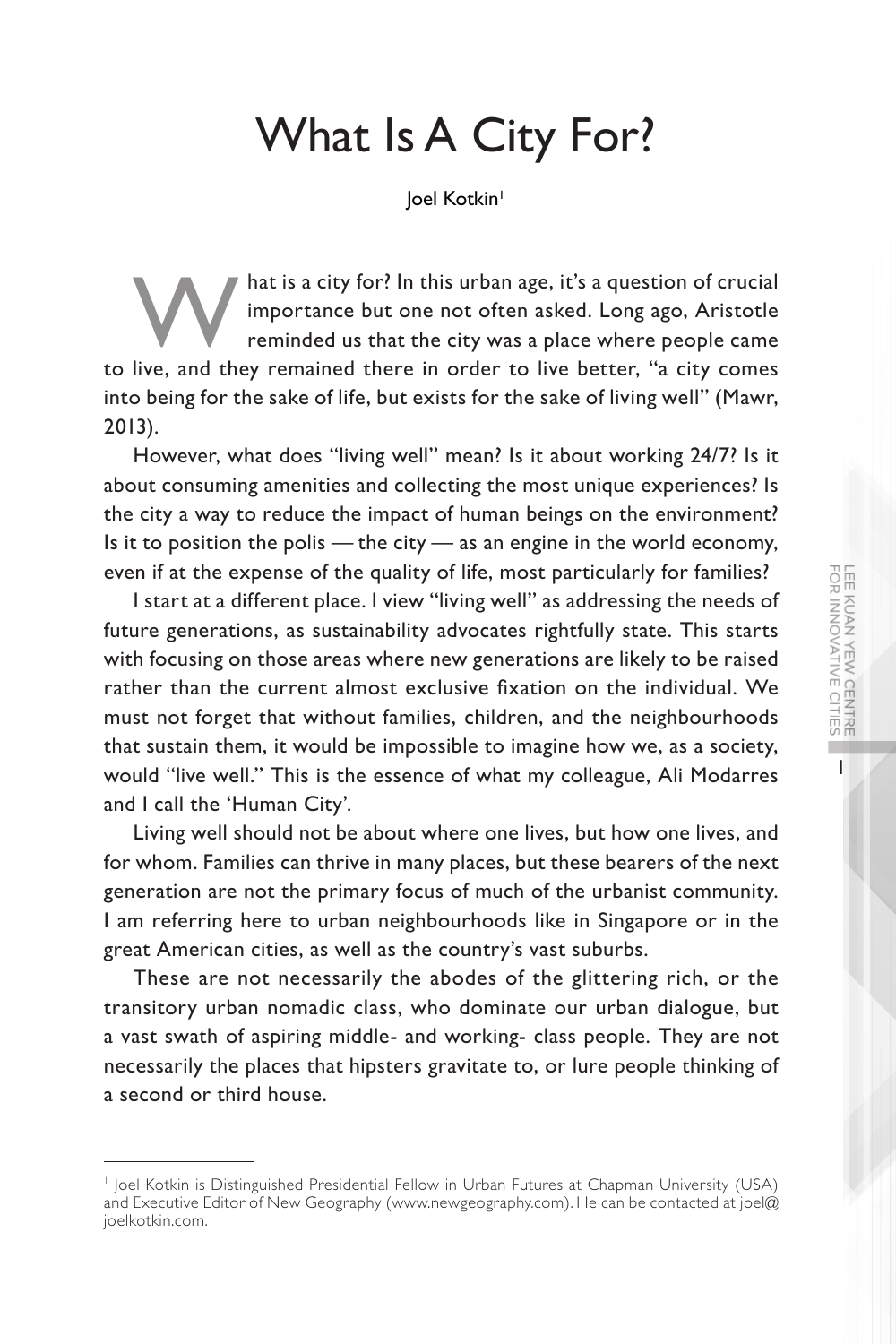#### **The Family and the City**

Let's start at a different starting point: the city at ground level. "Everyday life," observed the great French historian, Fernand Braudel (1992), "consists of the little things one hardly notices in time and space" (pp. 29, 71). People in cities live more or less ordinary lives, start business, raise families, go to church, play in local sports teams or perform in neighbourhood cultural events and local sports tournaments.

Focusing on the human city has nothing to do with rejecting urbanism, but turning it into a different proposition that centres on people and families. It is not a break with the urban tradition, but a validation of an older and more venerable ideal of what city life should be about. Cities, in a word, are about people, and to survive as genuine, real places, that are distinct and unique, this is what they need to be about.

This notion of the city as a challenge to family formation is a relatively recent one. Familialism is still hard-wired into us, and one wonders where we end up if it loses its grip. Freud saw the family as intrinsic to human society and to the development of urban civilisation. "Eros and Ananke [love and necessity]," he wrote in *Civilisation and Its Discontents* (1962), "have become the parents of human civilisation" (p. 48).

Cities — the crucible of "human civilisation" — have centred on families. The family hearth, notes Fustel de Coulanges (1980), stood at the core of the ancient society of the Greek city-states as well as in Rome. In developing the early classical notions of civility, "the point of departure was the family", he writes, with an ever-increasing sense of what are the *gens* and the community of citizens (pp. 86–88). In Rome, the decision by the upper classes to eschew family life was of particular concern to the Emperor Augustus, who saw in it a threat to the future of the state (Balsdon, 1969, pp. 82–83).

In Jewish history, family ties were the very thing that preserved Jewish communities as they persisted to survive in the ghettos of Europe, as well as in the largely urban diasporas that spread from Spain to the Islamic Middle East and all the way to Asia, including here in Singapore. "Children," the British Talmudic Scholar, Abraham Cohen (1975) noted, "were thought as a precious loan from God to be guarded with loving and fateful care" (pp. 170-171).

Chinese civilisation, of course, was built around a large extended family, keeping several generations, if possible, under the same roof. Individual achievement and struggles were all encapsulated within the context of the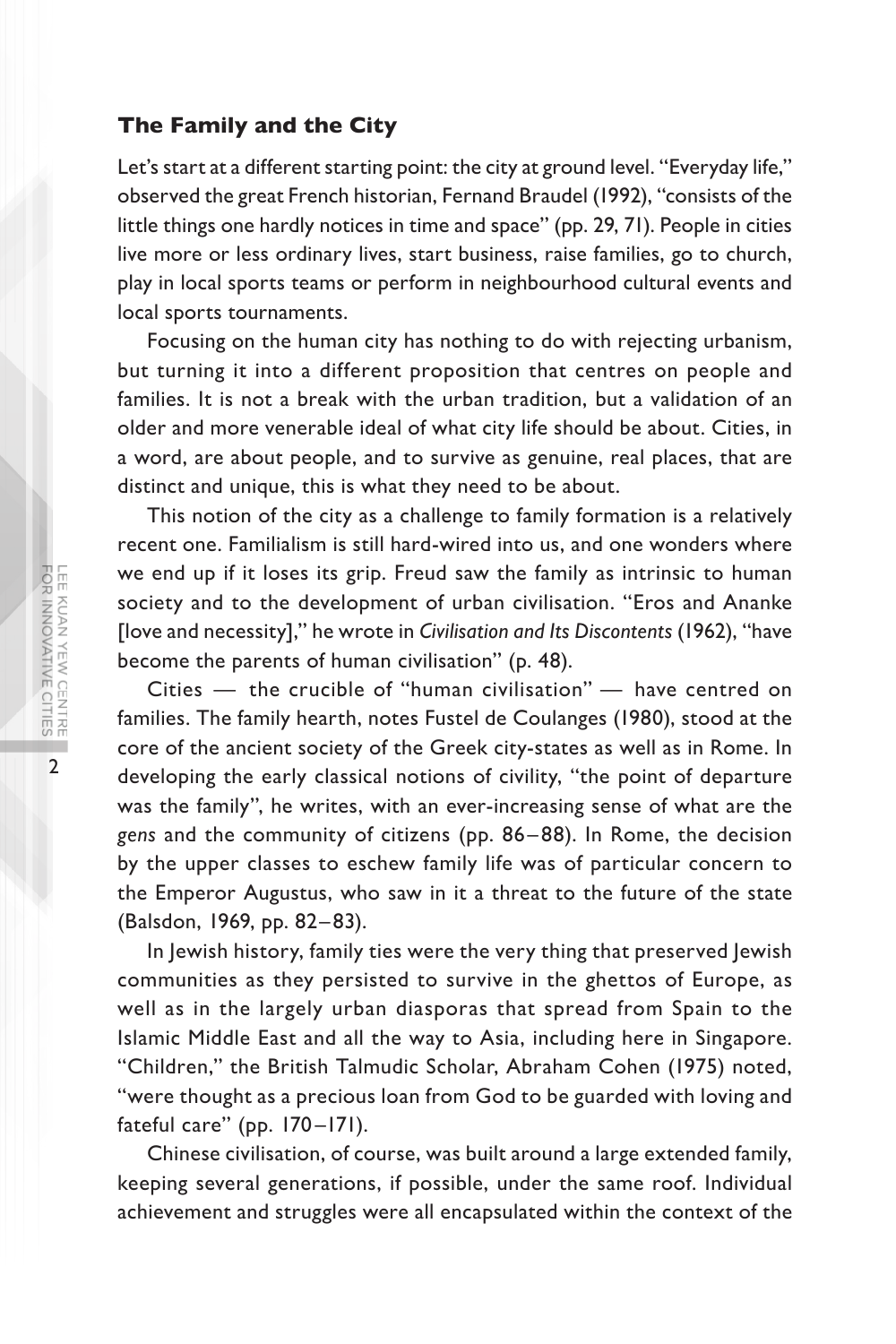family; one never took credit, or shouldered blame, alone (Hucker, 1975, p. 10) As the Chinese began to spread to Southeast Asia and beyond, they carried elements of this family-centric culture with them. Kinship ties, according to the sociologist, Peter Berger, constituted "the absolutely central institution" of overseas Chinese businesses. This system could be seen not only in Southeast Asia, but among Chinese enterprises in the Americas, Europe, Africa and Australia (Weidenbaum and Hughes, 1996, p. 30).

Like Judaism, Islam built on the traditional kinship values of early societies (Hourani, 1991, p.105). Islam provided detailed laws of inheritance and responsibility of parents to their children and children to their parents in which the regulation of the treatment of women and children — were codified and given divine blessing. The great Arab historian, Ibn Khaldun (1967) saw an ebb and flow in "the shadow and power of group feeling" — lodged in clan and kinship relationship — as determinative in forging powerful dynasties linked directly to the family of the prophet, cementing the link between bloodline and sacredness (pp. 124–127).

Buddhism, too, placed the family high on its hierarchy of values. The family was to be animated by Buddhist virtues. Buddhism ranked the family as "the core: of the broader society". Respect for parents and proper relations within the family's everyday life were starting pointsfor a more enlightened community. Notes the 13<sup>th</sup> Century Zen Master Dogen,

Those who see worldly life as an obstacle to Dharma see no Dharma in everyday actions; they have not yet discovered that there are no everyday actions outside of Dharma.

(Family Buddhism, 2013)

The modern family came with the rise of the modern city, largely in Europe, and later, America. After the fall of the Roman Empire, ties between parents and children, as historian, Phillippe Aries suggested, were often tentative. Christianity, particularly in its early years, also sought to reduce the primacy of kinship relationships in order to assert its more universal message. Many also sought out a life in the priesthood or as nuns; as many as one in ten women in 16<sup>th</sup> Century Florence were celibate (Aries, 1962, p. 128).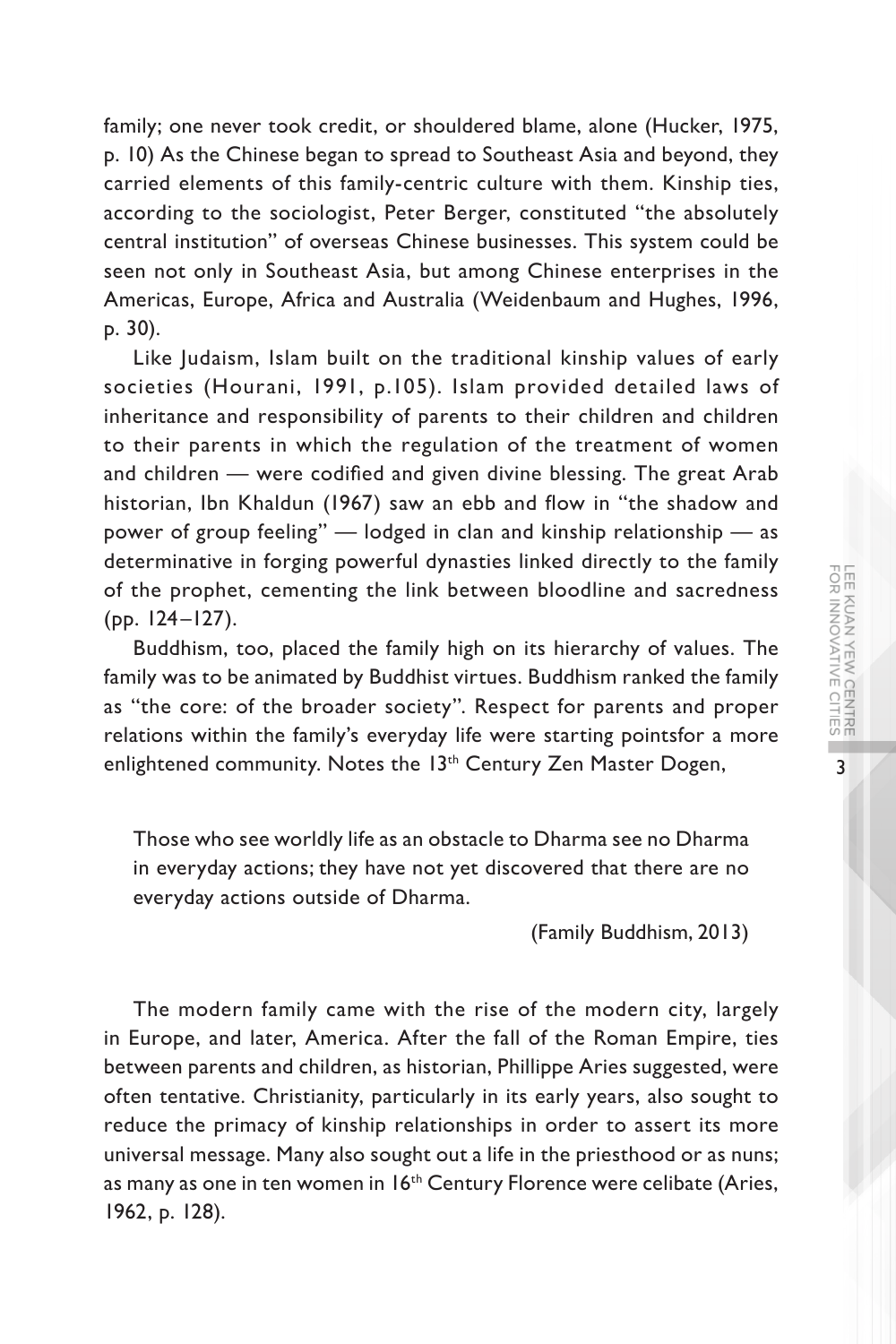It was the "growing affluence of cities", notes historian Steve Ozment (2001), that ushered in this new familialistic era (p. 58). This was more evident later in the bourgeois paradigm — so lovingly portrayed in the paintings of Rembrandt and others — of 17<sup>th</sup> Century of Dutch cities such as Amsterdam, which historian Simon Schama described as "the Republic of Children." As a Dutch poet wrote:

And I know of no one that has ever lived That has not had his childish dolls That has not sometimes fallen. … this game though it seems without any sense Has a little world therein [For] the world and its constitution Is but a children's game.

(Schama, 1997, pp. 485–500)

#### **The Present Urban Trajectory**

Such cultural norms were transmitted to American cities such as New Amsterdam, which later became New York, by immigrants, from Holland and through Europe. Anyone who is the offspring of working class Jewish immigrants can recall how families, even in small apartments, maintained their powerful links often at night, around the kitchen table, which was to serve as what historian, Irving Howe called the "matrix of the family". The great actor Zero Mostel once described the often crowded and chaotic urban kitchen as "my own private Coney Island", referring to the seaside amusement park in Brooklyn, which was "home to both of my parents and all my grandparents" (Howe, 1976, pp. 171–183).

Cities have long nurtured families. Perhaps, this was a carryover from the rural or small town past. Immigrants to New York from small towns in Britain, Ireland, Germany and Russia or to Singapore from China, India or Malaysia carried with them the solidarity of the village — the system of collective support from an extended family. Religion and religious institutions supported familialism, and lower expectations about life and comfort allowed for large families to co-exist in relatively small places.

Increasingly, particularly in high-income societies, this is not so much the case. The countryside generated the vast bulk of urban population to sustain earlier cities despite their fetid and disease-ridden conditions.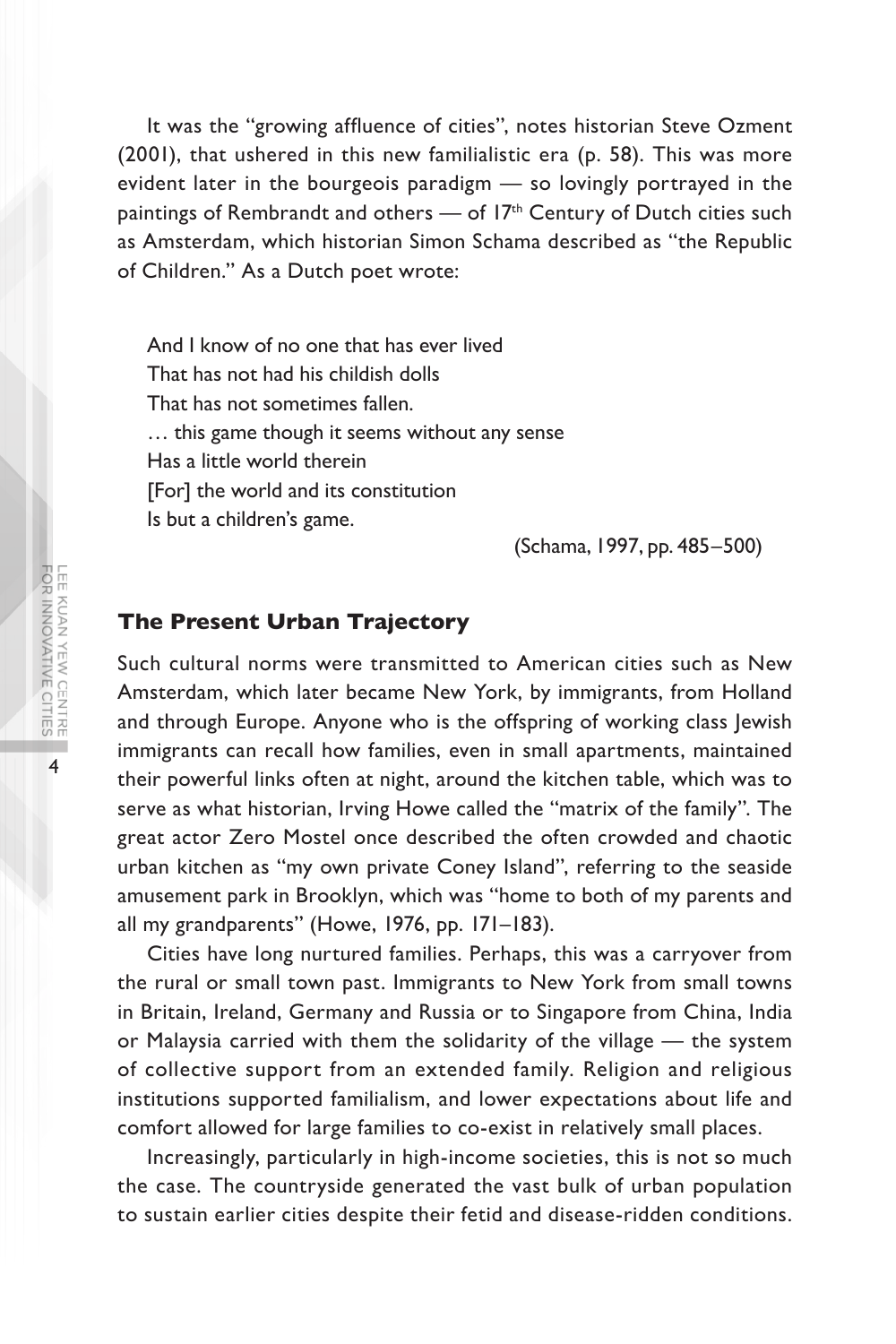5

There were, for example, much higher death rates in Manchester than in the surrounding countryside (Hammond & Hammond, 1958, p. 41). Cities and families have had a long, and sometimes, tortured relationship. For much of urban history, disease ridden and unsanitary cities kept death rates high, particularly among the young (Lynch, 2003, pp. 42–43).

Some historians describe an "urban graveyard thesis", which notes that plagues and higher infant mortality in cities were compensated only by migration from the countryside. "What life added," noted historian Fernand Braudel (1992), "death took away" (p. 71). This is still somewhat true in some developing countries as well. The life expectancy in Mumbai today, for example, is 57 years old — ten years below the national average (Sharma, 2009).

But, unlike India, which still has a vast reservoir of villages, in many countries the rural areas are rapidly depopulating. This is a phenomenon we see not only in Europe and North America, but also in East Asia, notably China, and parts of Latin America. The population left behind is increasingly old; to harvest crops, farmers now have to rely more on imported labour (Gujral, 2001, p. 28).

This leaves cities dependent increasingly on the fecundity of its own population, or on the movement of people from other, often poorer cities — essentially a competition for labour markets, customers and talent of all kinds. Yet, it seems increasingly clear that the modern city is tilting to be adept at creating what Tulane University geographer Richard Campanella (2013) calls a "kiddie wilderness".

This is true even in places, such as Singapore, which are safe, have strong economies and excellent education systems, usually a successful formula for families. Yet, Singapore and Hong Kong have among the lowest birth rates on the planet and may soon face the full brunt of the demographic winter. The percentage of Singaporean citizens among the residential population has dropped from 90% in 1970 to barely 63% today (Department of Statistics Singapore, 2012). Only migration — in Singapore from India and China, and in Hong Kong from its vast Chinese periphery — are keeping these places vibrant. But, one has to wonder for how long.

This is occurring, albeit more slowly, in the United States, where rural populations have started to drop for the first time (Yen & Dreier, 2013). Yet, cities, too, are becoming ever more "kiddie-free". Over the past two decades, demographic research by Ali Modarres, director of urban studies at the University of Washington-Tacoma, reveals that the percentage of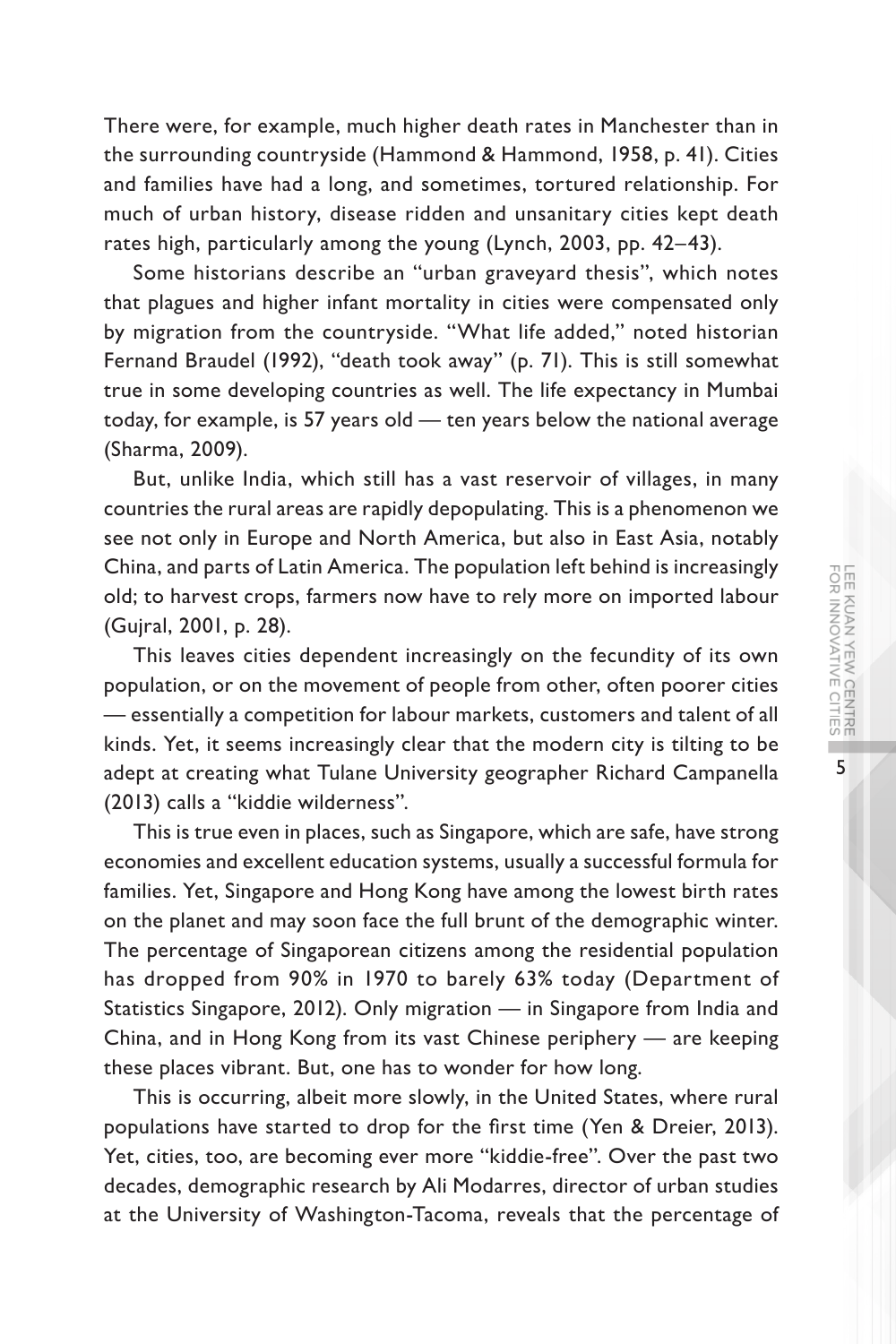families with children, although dropping in much of the country, is falling most dramatically in our largest, and densest, urban areas. Indeed, over the past decade, places such as New York City, Chicago, Seattle, Boston, Los Angeles and San Francisco have experienced deep declines in the number of families with young children. This can be seen in declining enrolments in many urban school districts, including in relatively low density Sacramento (Schwartz, 2013); Chicago alone has 145,000 fewer school age children than a decade ago (Yaccino, 2012).

So, even as some of America's urban cores have clearly strengthened, largely due to immigration and the migration of younger people, the city seems largely incapable of retaining and nurturing families. An analysis by age cohort by demographer, Wendell Cox finds that, if you take the generation that was aged 25 to 34 in 2000, and look at where they lived in 2010, you see a 15% shift of population out of the core cities and a doubledigit move into the suburbs. This ten-year period correlates closely to when people get married and start having children (Kotkin, 2011).

This has been supported both by interviews and by survey research. It is clear that having families in crowded, expensive global cities is becoming increasingly difficult. In a recent survey for the Manhattan Institute by Zogby Analytics (2013), 58% of people with children under 17 years old would consider leaving New York City for better opportunities elsewhere. Among single people, only 42% felt this way. Married people, those between 25 and 54, and those with middle incomes (roughly US\$75,000 to \$100,000) were far more likely to consider exiting the city than those who were single, older, wealthier or poorer (Zogby, 2013).

This reflects a national pattern. A comparison of 2000 and 2010 data suggests that among cities with more than half a million population, the decline in the number of children aged 14 and under is nearly universal. Among the 29 cities that had half a million or more population in both census years, New York, Chicago, Los Angeles, and Detroit witnessed the highest numerical decline in the number of children aged 14 and younger. In all four cities, the decline in this age cohort was 100,000 or more. During the same period, Forth Worth, Charlotte, Austin, San Antonio, Oklahoma City, and Phoenix were among the top gainers in this demographic category.

Proportional to the size of the population, the greatest decline of the 14 and under population occurred in Detroit, followed by Los Angeles, Washington D.C., Chicago and Baltimore. Ranking by proportion of changes in the population of children puts Fort Worth first, followed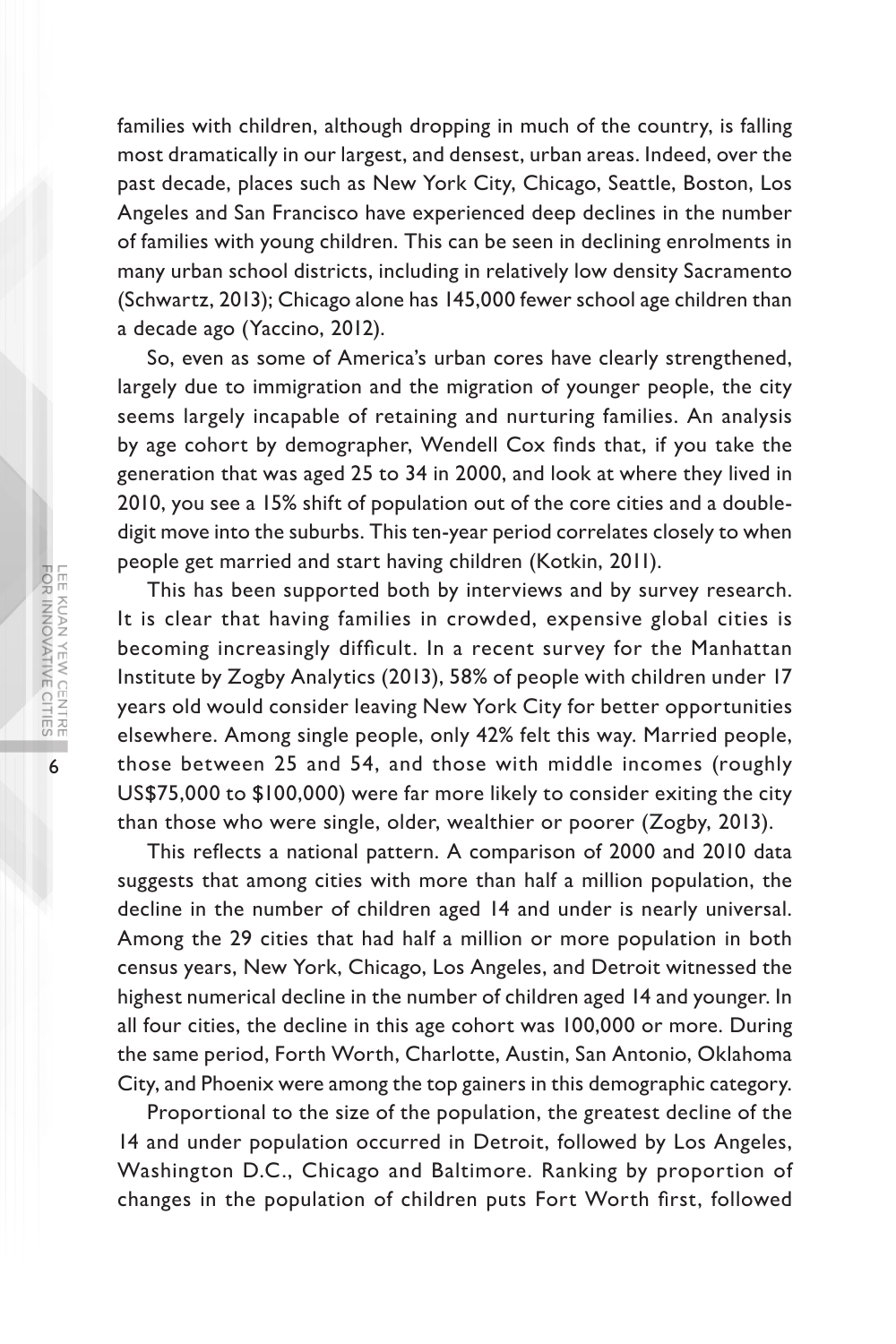by Oklahoma City, Charlotte and Austin among the highest gainers and Detroit, Los Angeles and Washington D.C. among the lowest. Astonishingly, very few major census designated places in the United States gained in their population of 14 and under; they mostly witnessed a decline. This is despite the fact that very few actually shrunk in population.

Overall, nearly one-third of all censuses designated places, regardless of their population size, gained in their population aged 14 and younger. All others declined. The greatest rate of growth in the younger population occurred in smaller places with less than 250,000 residents, which includes some larger suburbs. Among the nine cities with one million or more population in 2010, only Houston, Phoenix, San Antonio, and Dallas witnessed a growth in their population of 14 and younger. All these cities, unlike Chicago, grew in population. This means that cities like New York and Los Angeles are increasing their proportion of older age population, while cities such as Fort Worth, Charlotte, Austin and Oklahoma City are witnessing an increase in their younger population.

#### **The Global Perspective**

This, as we know, is not just an American phenomenon. In developing countries, where the megacities of the future are being formed, as the price of space rises, the quality of life declines, and city services become less accessible and efficient. Average household size and fertility rates in cities have begun to decline. For example, while The World Bank data puts fertility for China and Japan at 1.6 and 1.4 respectively, Beijing and Shanghai are experiencing much lower rates than the national average. In Tokyo, fertility rate is about 1.2. In Shanghai, according to National University of Singapore demographer, Gavin Jones (2009), it has dropped to a remarkably low 0.7.

These phenomena can be seen in virtually every part of the world, from developing countries such as Iran, China, Mexico and across Northern Africa, birth rates have plunged towards those of higher income countries as they have urbanised. Birth rates among Muslims in Europe, as well, have dropped (Pearce, 2010, pp.114–116). Divorce over the past decade has grown by 135% in Iran, where women now constitute 60% of college graduates. Meanwhile, household size has declined to less than 3.5%, according to the most recent national census. In Tehran, another city of largely apartment dwellers with forbidding cost of living, especially for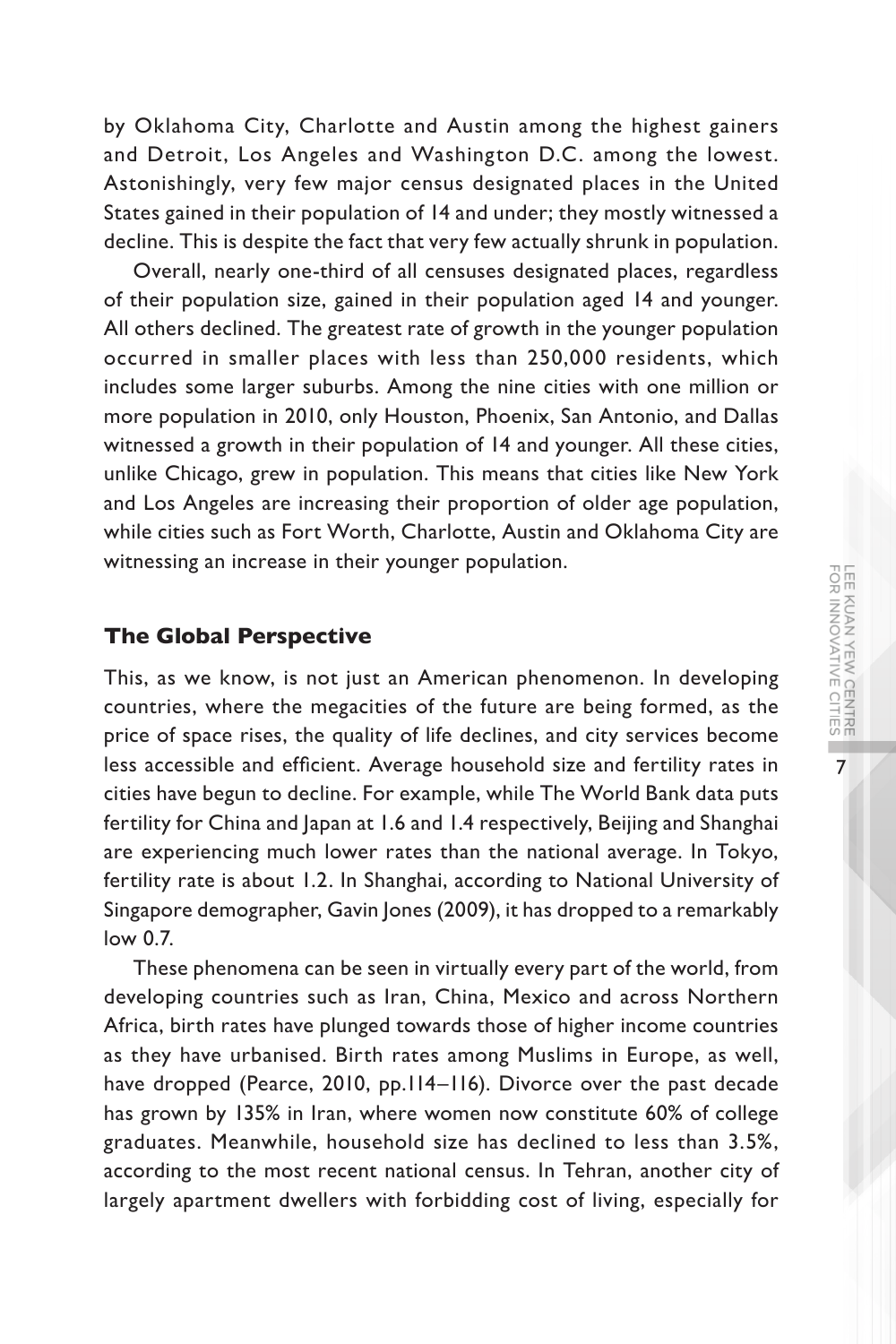housing, the latest average household size in 2011 was reported to be 3.1 (Erdbrink, 2012).

In the short run, such countries — which had high fertility rates in previous generations — might even benefit from this slow birth rate overall as excess population threatens the viability of societies and economies. They may enjoy, for a decade or two, the advantage of rapidly growing workforces with less distribution of both old and young. But, countries such as Egypt, Brazil, Vietnam and Iran all need to fix their economies and restore hope. As the age-old adage goes, there is a need for cash since even it is still late spring, it won't be too late until the freeze develops.

This future is far closer at hand in the most advanced, highly urbanised high-income societies around the world, in Europe, North America, East Asia and even for countries such as China, due in part to the one-child policy. Due in part to rapid urbanisation, these countries are all facing a huge residue of negative impacts due to plunging fertility. The most extreme case may be Japan. By 2050, according to UN estimates, Japan will have 3.7 times as many people 65 and over than 15 and under. By comparison, as late as 1975, there were three times as many children (15 and under) as people 65 and over. In 2050, the number of people over 80 will be 10% greater than the 15 and under population (United Nations, 2010).

When Japan's population first fell to near replacement levels in the mid-1970s, other East Asian countries were still having five or six children per family. But, as these societies progressed, with prodigious rapidity, birth rates dropped. Singapore fell to replacement rate soon after Japan, and the other societies did so by the 1980s. This was a huge drop from 1950, when the Total Fertility Rate (TFR) was 6.6, according to the United Nations (UN) (United Nations, 2010). In all these countries, the decline continued in the ensuing decades; by 2005 the TFR was actually lower in the other "tigers" than in Japan itself. Essentially, the gap between places like Singapore, Taiwan, South Korea simply lies in timing; they may be seen as entering the tail end of autumn, precursor to the onset of "demographic winter".

Without some broad societal shift, the problems now affecting Japan will extend to the rest of high-income Asia, and even to China itself. Taiwan, for example, expects its over-65 population to pass its 15 and under population by 2017 (Mozur, 2011); for Singapore and South Korea, this will likely occur by the middle of the next decade (United Nations, 2010). By 2050, the 80 and over population could exceed the under 15 by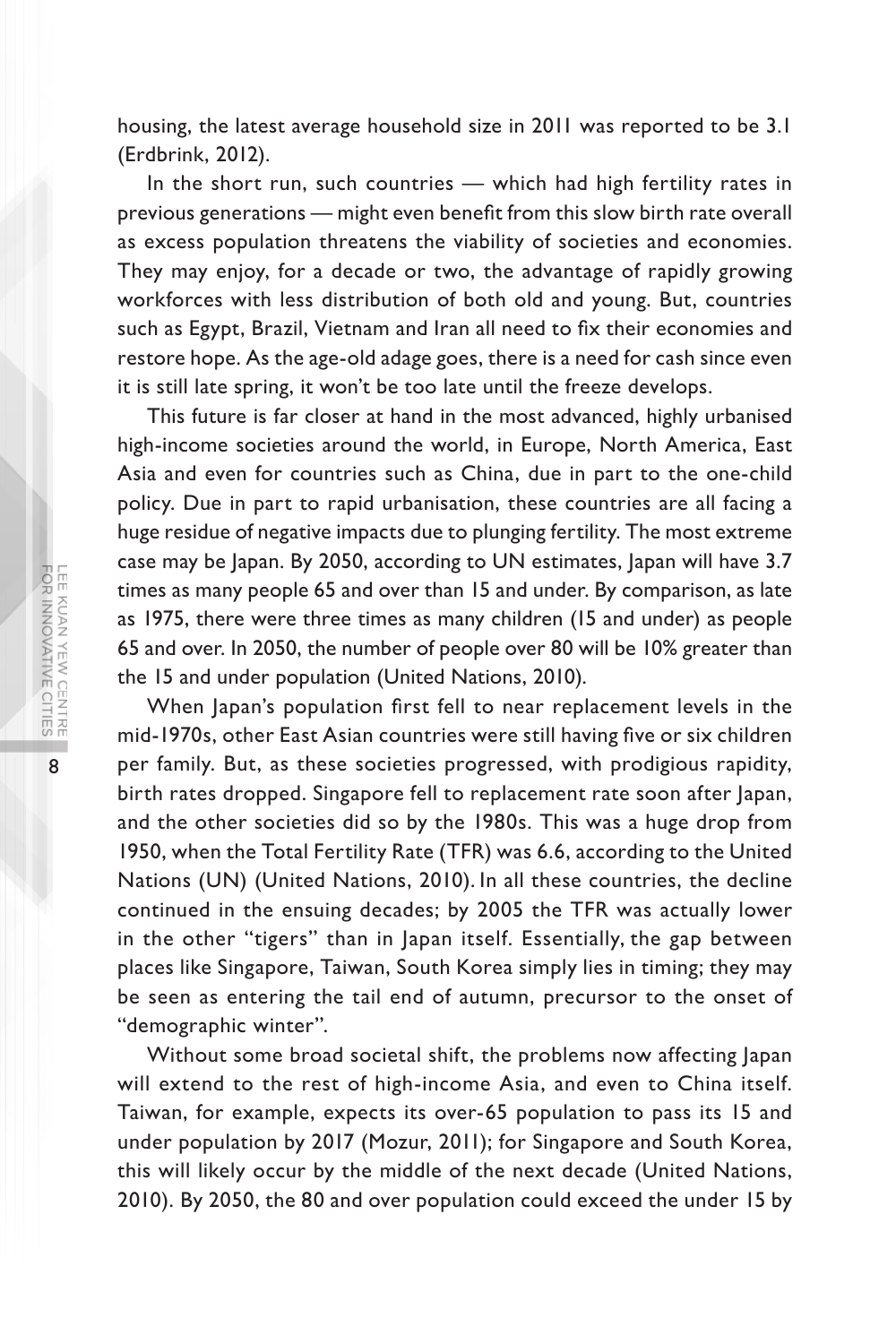75% in Hong Kong, and by 30% in Taiwan (United Nations, 2010).

The implications of this pattern include such things as declining workforces, a weaker consumer base, and growing disequilibrium between the labour force and the soaring aged population. Singaporeans may party on now, but the future may not be so bright for diminished generations ahead.

#### **The Rise of the Post-Familial City**

The roots of this change in the nature of cities lies in shifting cultural patterns that have been developing for well over a century. This transformation first was most marked where the socialist revolution indeed took place: there was a push among the urbanised Bolshevik vanguard towards, as historian Orlando Figes notes, "pioneering a new type of family — one that liberated both parents for public activities — albeit at the cost of intimate involvement with their children". The Communist Party was determined, as Leon Trotsky later noted, to "take the old family by storm" and root out the old habits (Figes, 2007, pp. 11, 160).

On the road to creating the "higher sociobiological type, the superman" envisioned by Trotsky, Lenin, Stalin, Mao and Castro sought to undermine the old familial ties and replace them with loyalty to the state. This ideology does seem to have created a "new man", and perhaps, more importantly, a "new woman" who, shred of old beliefs, religious or societal, no longer looked to the family for support, but, focused on society and the needs of the state. Not surprisingly, many of the lowest fertility countries are both highly urbanised and former Communist states, most especially Russia, the Baltic, Eastern Europe; the lowest birth rate in the Americas is in its one Communist holdover, Cuba (United Nations, 2010).

In the West and advanced capitalist countries, urban familialism has been under a somewhat different ideological perspective. As early as the turn of the 20<sup>th</sup> Century, H.G. Wells (1901) witnessed a new division in the urban landscape, defined a divide between a "home world" of families with children, and another, more urban "enormous complex of establishments and hotels, and sterile households, and flats, and all the elaborate furnishing and appliances of a luxurious extinction" (pp. 75–76).

In the American city until the 1950s, notes historian, Sam Bass Warner, "the basic commitment was to familialism" (1972, p. 190). But as new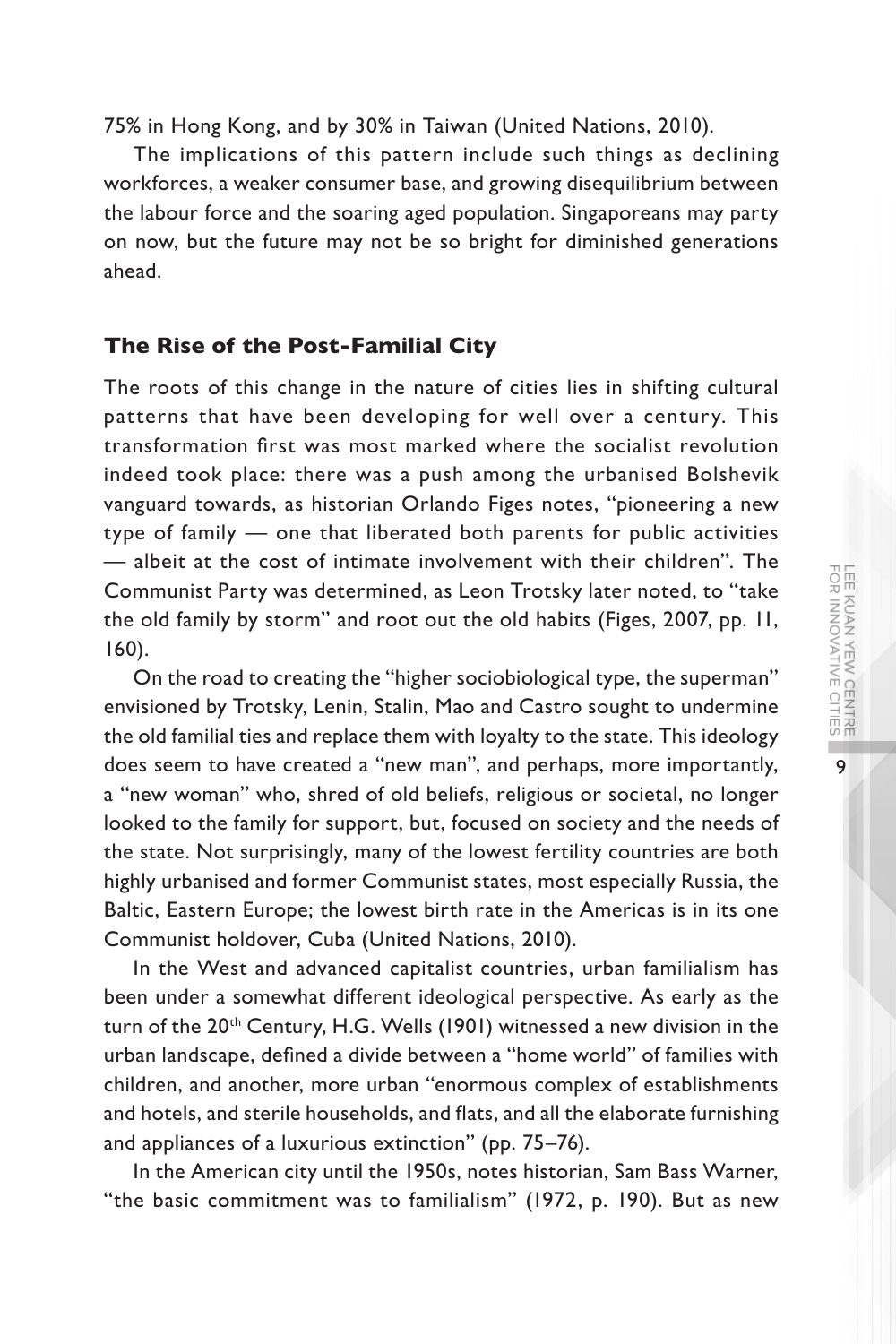opportunities for less dense, and affordable, housing grew, many families — particularly, during the era of the great baby boom — began to flee close-knit urban neighbourhoods for the ever more distant suburban fringes. Writing in the 1960s, sociologist, Herbert Gans already identified a vast chasm between the family oriented suburbanites and those who favour urban core living — "the rich, the poor, the non-white as well as the unmarried and childless middle class" (Bogart, 2006, p.108).

This division has informed the current wave of urban theory. Religion and family — critical to cities for thousands of years —are barely mentioned in the writings of leading urbanists, including the great Peter Hall. In the hip new urban analysis, family is often supplanted by the notion of "urban tribes", largely unmarried and childless people who sometimes seek out friends to serve as one young person put it, "your family away from home" (Peterson, 2003).

Cities have long been ideal places for the restless and not pinned down by family or neighbourhood. But, once a person got older, it used to be widely expected that one would marry, try to have a family and remain close to blood relatives, and often as well one's "ethnic tribe", if you have one. Today those belonging to the "urban tribe" are becoming the most sought after demographic groups by urban boosters, and essentially, expected to eschew family until late in life or perhaps, never (Watters, 2003).

The notion of the city as largely a post-familial construct has been widely embraced by a whole generation of urban thinkers, planners and developers. In books written by city boosters such as Richard Florida, the family barely plays a role. Instead, the emphasis has been placed on younger, primarily single populations, including same sex and unmarried couples (Florida, 2002). While we do agree that these demographic groups need to be fully considered, we wonder why families could not receive the same attention in our urban development agendas.

Perhaps, the most cogent formulation of this approach comes from the University of Chicago's Terry Nichols Clark, whose theory essentially sees the city, particularly, the urban core, as functioning as an "entertainment machine". In the new milieu, "citizens" expect their cities to provide 'quality of life', "treating their own urban location as if tourists, emphasizing aesthetic concerns" (Clark *et al.*, 2004).

Such changes, Clark admits, represent a clean break from the city of the past where key local amenities were schools, churches and neighbourhood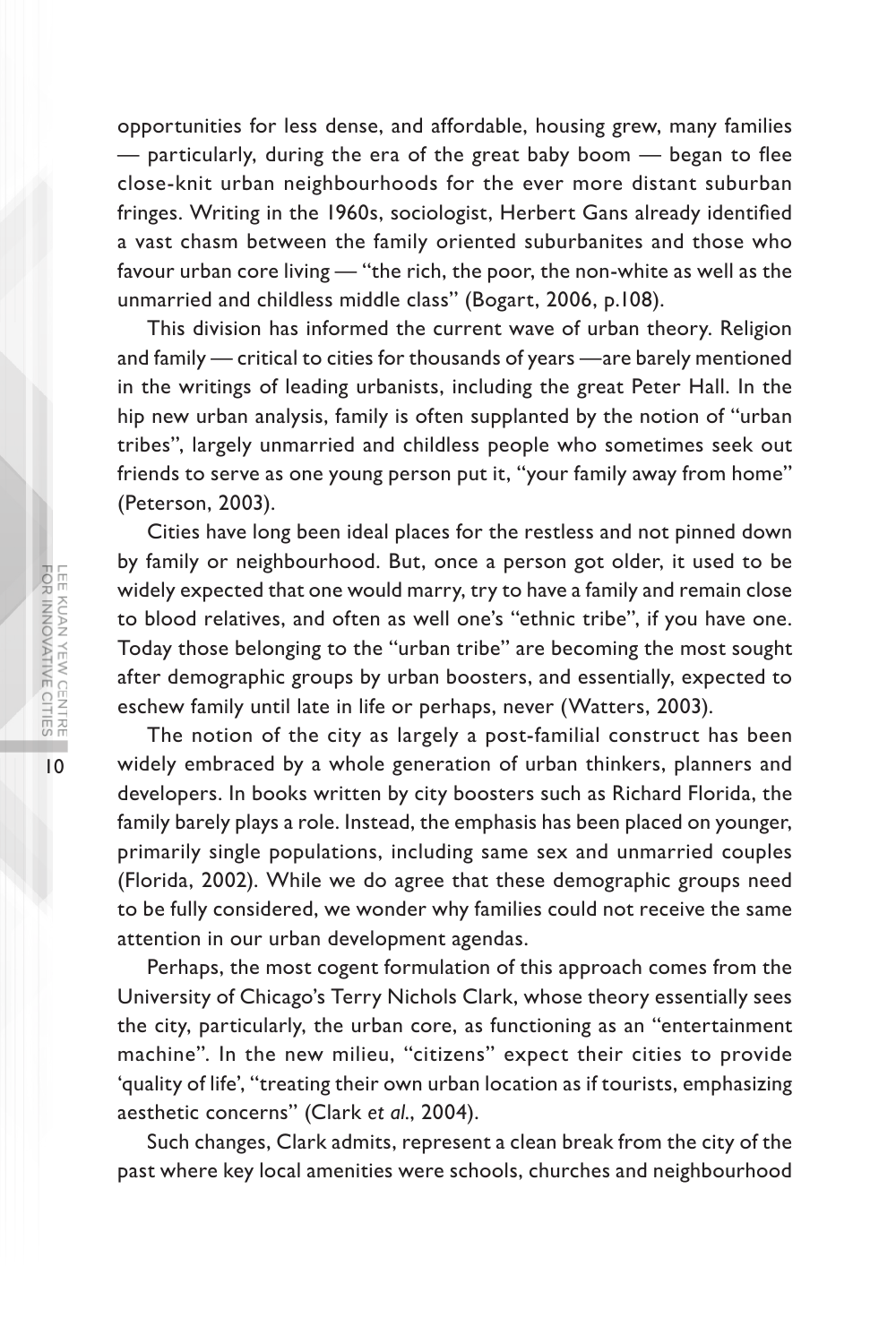associations. The new city, built around the needs of what he calls "the slimmer family" of childless couples and often single professionals, focuses primarily on recreation, arts, culture and restaurants; a system built around the newly liberated individual. In this urban schema, family remains peripheral, largely irrelevant to the city's long-term trajectory (Clark *et al.*, 2004, pp. 291–318).

Indeed, increasingly the proponents of urbanism have turned away from cities as familial places, seeing their future as places that lure agglomerations of talent, mostly young, or unmarried, and predominately childless. Eric Klinenberg, a New York University Professor and author of the widely touted *Going Solo* (2012)*,* celebrates the fact that, as he puts it, "cities create the conditions that make living alone a more social experience…". The paragons of urbanism, according to Eric Klinenberg, are precisely those with the lowest percentages of family households, including Manhattan, where singles constitute the majority and average rents approach US\$4,000 monthly, more than twice the national average (2012, pp. 4–10, 207). With rents high (US\$3,300 for a one bedroom) middle-class families are almost inevitably kept at bay (O'Leary, 2013).

For young professionals, Klinenberg (2012) argues, the "anonymity" of being on your own is a sign of success, a mark of distinction, and as a means to incorporate the anonymity that can "make city life so exhilarating". Promoting this kind of exhilaration now informs much of urban policy. Rather than try to reverse the single-isation of the urban core, cities seem determined to double down their bet on single, childless and otherwise non-familial households.

Developers hope to accommodate the post-familial demographic by creating ever-smaller apartments, with sizes smaller than 300 square feet (28 square metres). These apartments, which have gained the support of mayors such as New York's Michael Bloomberg, obviously are intended to house single professionals; it is inconceivable for middle or even working class families to inhabit such spaces (Hoffman, 2012).

Similar plans have been announced in Singapore, as well as London (Jia, 2012). Such "hobbit" apartments already exist in Tokyo and will soon be seen also in San Francisco (Christie, 2013). The drive for ever-smaller apartments has clear implications for families. But, since families barely exist as a priority among urban pundits, we cannot expect this would be of great interest or concern to them, despite the massive impact that will be felt, soon but, even more later.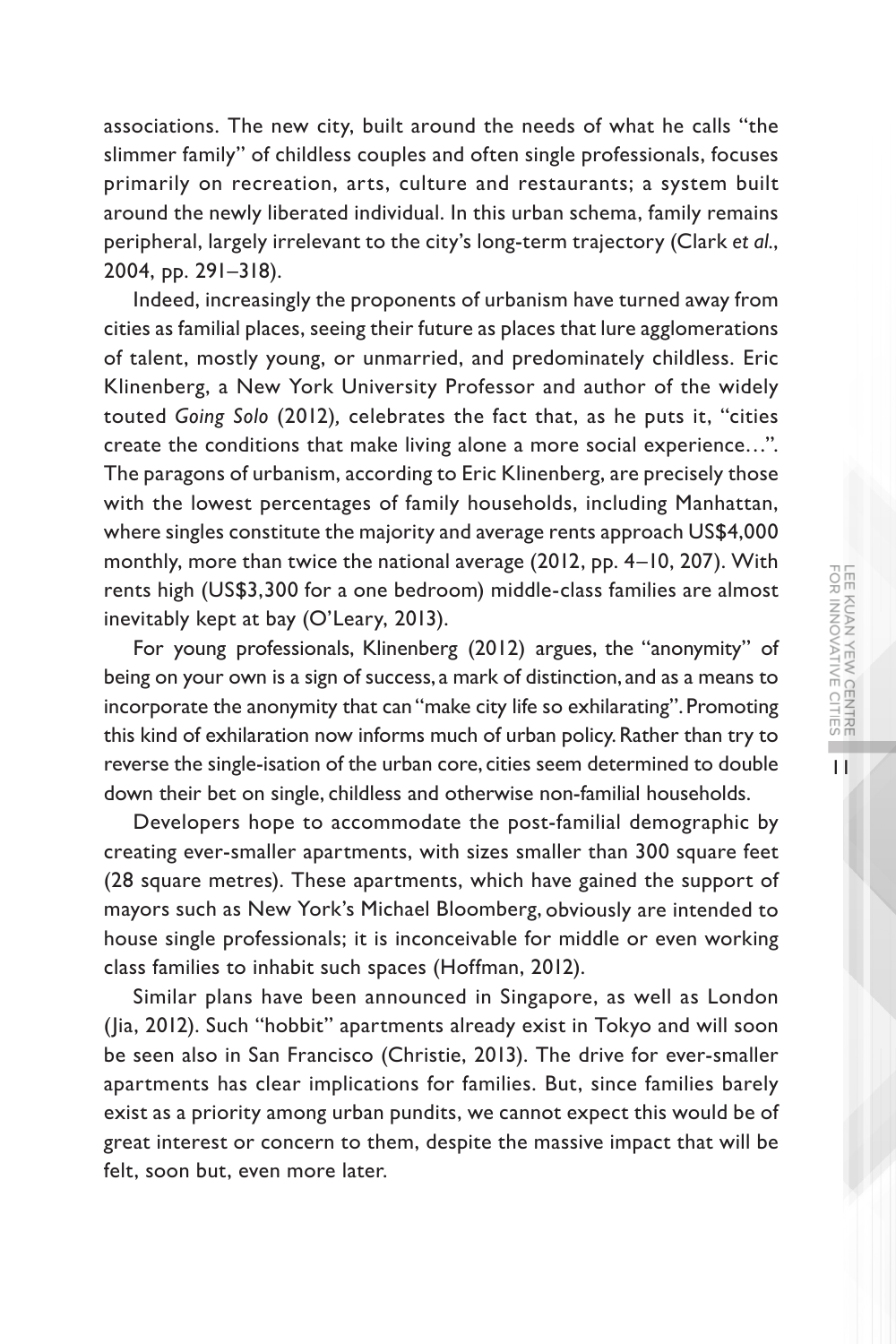#### **The Issue of Class in the Post-Familial City**

The other great issue facing cities lies in the growing class divide. Historically, cities have been places of aspiration — people went there to improve their lot. A great city, wrote the philosopher, René Descartes, writing specifically of 17<sup>th</sup> Century Amsterdam was "an inventory of the possible" (Braudel, 1979, p. 30). People and families came to cities, like my own grandparents who migrated to New York at the turn of the last century, to seek out opportunities and uplift themselves.

But, today cities are increasingly in danger of becoming not places of aspiration, but geographies of inequality. In the United States, for example, the greatest disparities are increasingly found in our densest, most expensive and important cities. New York, for example, has the worst inequality and Manhattan Island, arguably the most important urban geography on the planet, has an income disparity between its upper and lower quintiles of 52 times, levels that rival those of Namibia (Roberts, 2012).

Similar phenomena can be seen in virtually all the most prominent cities in the high-income world from Berlin and Toronto to Los Angeles. London, New York's greatest rival for global pre-eminence, has evolved over the past century from what one writer called "a hell of poverty" to a relative egalitarian city in the second half of the 20th Century; now once again, we see the return of the "two Londons". It is now a city of both the most expensive real estate in Europe and some of the poorest parts of the European Union. London now has the highest proportion of working age adults in low-income households of any region in England.

The impact of poverty is particularly marked for children. Almost half of children in inner London are poor, compared to one in five in the outer rings. Two forces are primarily responsible here; the erosion, particularly, in the urban core, of middle- income jobs, largely as a result of globalisation and technology. The other is as a result of soaring property costs, in part caused by what one may call "forced densification". Unable to create decent middle class housing, the emphasis in housing is for the rich, the childless and single population (Hills, 2007, p. 6).

Unaffordability has become a scourge for families. When 30% or 40% of income is spent on housing, it becomes very difficult to have enough to pay for the education, food and clothing of children. This is a driving force towards post-familialism, not only in the high-income cities but also in developing country cities such as Mumbai or Mexico City.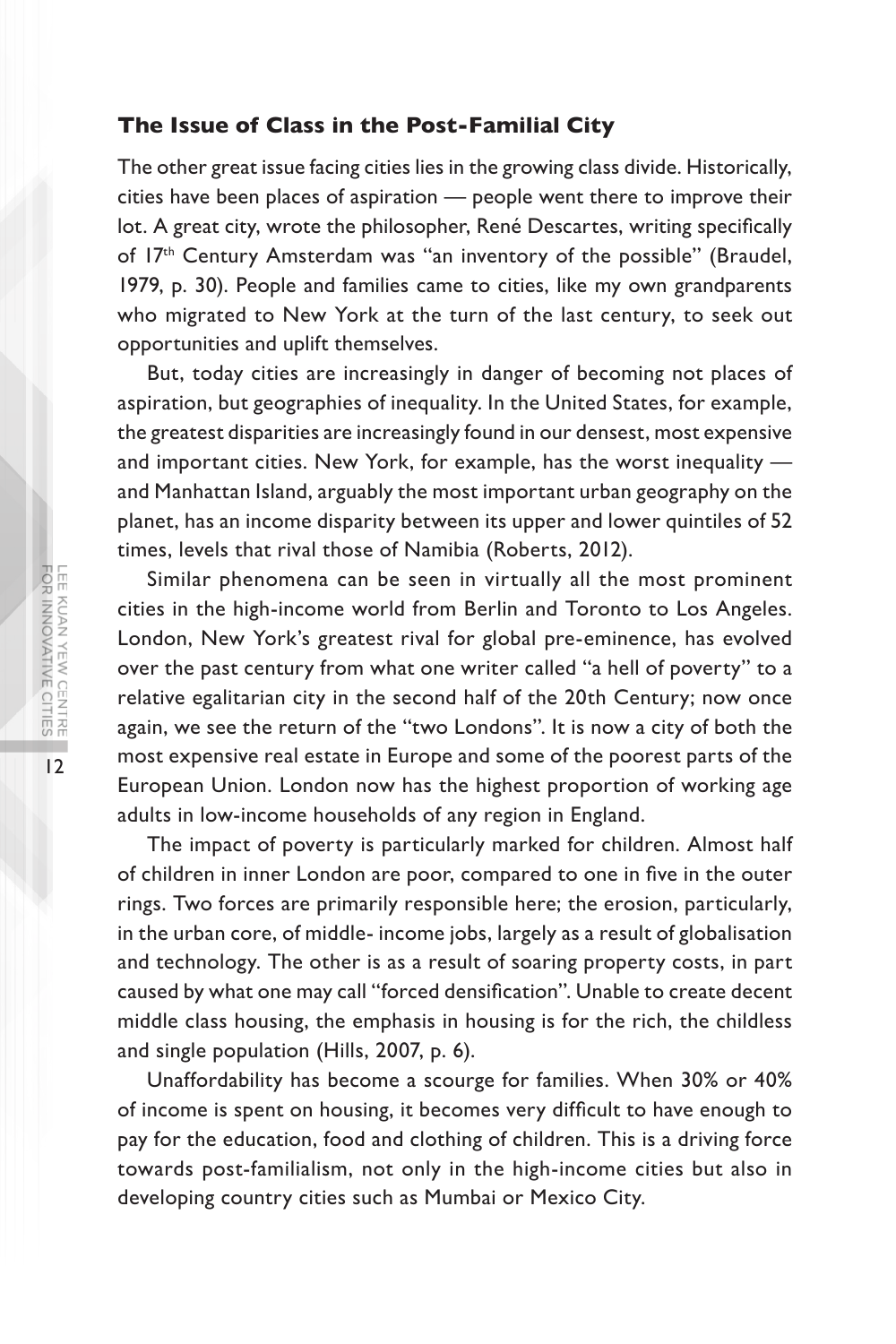13

#### **Hotel Singapore or the Sacred Place?**

To these questions of low fertility and declining social cohesion, we have to add the question of values. From their origins, cities have relied on three great characteristics — what I call the sacred, the safe and the busy. We still understand the importance of the last two, security and commerce. No city has succeeded in this way more than Singapore. Yet, still something is not working well. After all, in recent polls from Gallup, Singaporeans despite all their many accomplishments — rank among the most pessimistic on earth, along with Greece, Italy and Japan (Manchin, 2012).

Perhaps, then we should look at the third aspect of urban success — the sacred. Discussion of this has all but disappeared from urbanist thought since at least Lewis Mumford. If you read the accounts of travellers to cities throughout time — in Europe, the Americas, the Middle East, Africa and here, in Asia, religion was a supreme value. As Mumford put it:

Behind the wall of the city life rested on a common foundation, set as deep as the universe itself: the city was nothing less than the home of a powerful god. The architectural and sculptural symbols that made this fact visible lifted the city far above the village or country town…. To be a resident of the city was to have a place in man's true home, the great cosmos itself (Renn, 2013).

Mumford was onto something here in positing how great temples and such distinguished the city as unique. They were like time capsules, tying the past to the present. They tied people specifically to the past. Such sacred values have underpinned familialism from ancient times. These sentiments are in decline in most advanced countries and particularly, in urban centres, and with serious consequences for the future.

One clear impact has been on birth rates. The decline of fertility and urban familialism is most marked in those countries — notably, in East Asia and Europe —where religious sentiment has been in decline. In East Asia, the percentage of people who think religion is important is a mere 19%, this is the lowest in the world, just ahead (or behind, depending on your point of view) of Europe. Half of Britons under aged 18 to 34 consider themselves non-religious compared to 20% of those over 55. Similar patterns have developed in the United States — the one high-income country with a strong religious presence — particularly among the new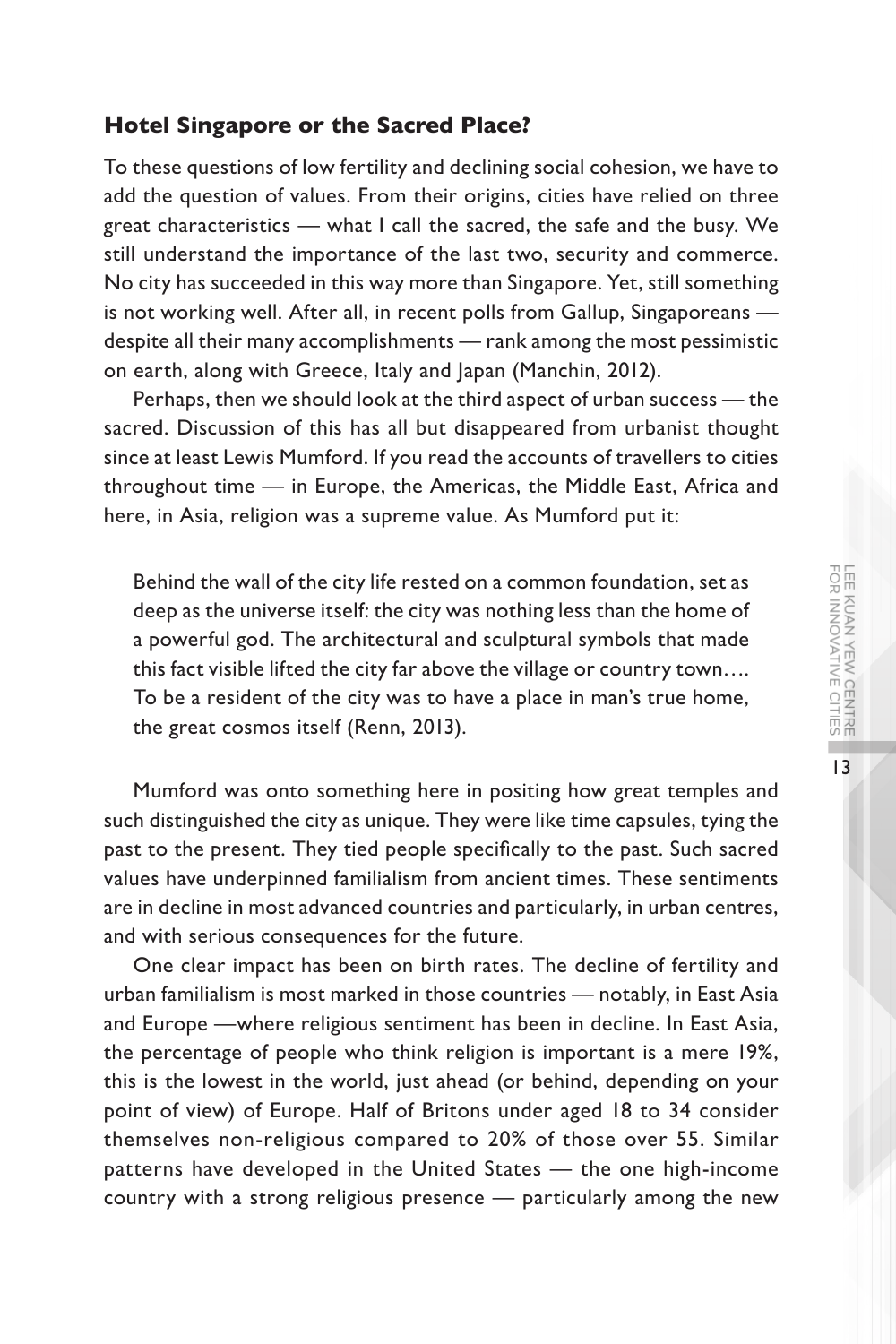generation (Kaufmann, 2010, pp. 9–10, 65–67). As one writer put it, in the hyper-secular Czech Republic more people believe in UFOs than in God (Gannon, 2006).

It seems clear that the reduction in religiosity is directly related to low fertility rates; the very areas, in America and elsewhere, where faith is fading are also those where childlessness is most advanced. Wendell Cox suggests that, in American cities, there is a 36% variation in birth rates related to the degree of spirituality. Cities with higher levels of belief — say, Salt Lake City, Houston, Dallas and Atlanta — have relatively high degrees of family formation while those with the lowest, such as San Francisco, Seattle, Portland and Boston have far lower rates.

Urban thinkers today barely reflect on religion. Indeed, some such as Richard Florida (2013) have argued that higher degrees of secularism imply a more advanced society. And, it is true that societies that are denser, with fewer children, are often richer in terms of per capita income, at least before calculating the cost of living. But, is this, to use an overused phrase, "sustainable" not only demographically but as a society?

I would extend this notion of sacred place to a whole set of unique institutions and places, those that make one feel an irrational commitment to a place. As urban theorist, Aaron Renn (2013) suggests, this includes places like Times Square in New York, or the War Memorial in Indianapolis; it could be the Eifel Tower in Paris, Trafalgar Square in London or the ring of mountains surrounding the great cities of the American West — Los Angeles, Denver, Phoenix, San Francisco, Seattle and Portland.

This notion of the sacred, and the unique, is very relevant here in Singapore. Years ago, the Ministry of National Development ran a seminar of Singapore as a city of memories. Few places have as unique a heritage as this city, born as a global city but still distinct as an urban area on earth — a tropical melting pot whose heritage is rich but is under constant pressure to conform to a global pattern that obliterates differences, and all those things that adhere people, and families, to a place.

I would define this conflict as one between the interchangeable and the irreplaceable; the sacred and the identical, if you will. As one writer put it to me, Singapore has two paths before it. One is to search and nurture its Singaporean-ness, or to become what she referred to as "Hotel Singapore", that is, a place of transit for a nomadic global population — from the highest end of specialist to the day labourers — moving from place to place. Rather than live in tents, it is hotels, service apartments, or rented bungalows.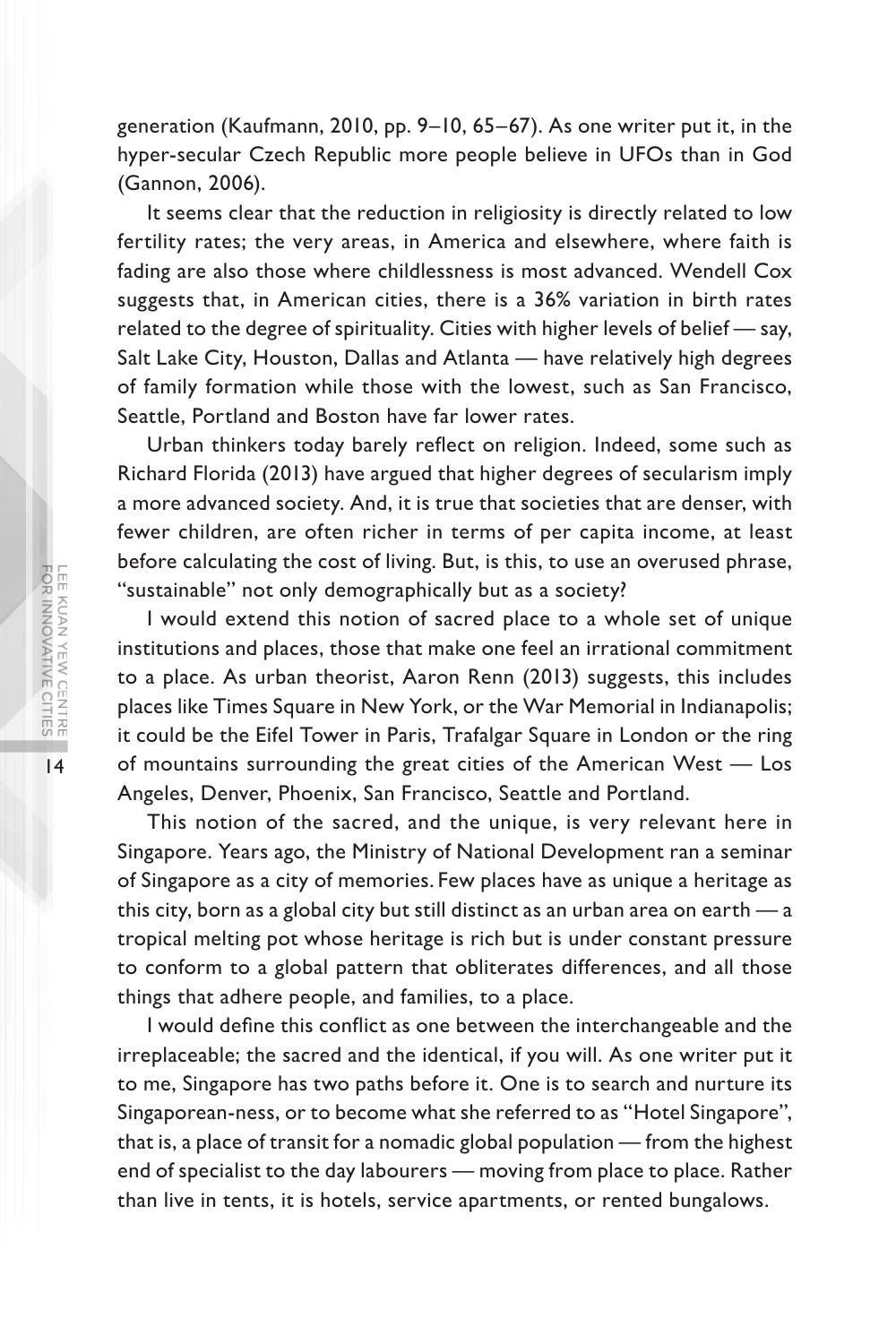To be sure, such nomads are necessary, particularly, in a global hub. But, it is one thing to accommodate this class; it is another to allow this kind of person to dominate the urban landscape.

Like cities around the world — particularly, global ones like Singapore — there is incessant pressure to conform to a universal model to appeal to this nomadic class. The Dutch architect, Rem Koolhass speaks of "a larger and seemingly universal style". He compares the end of urban distinctiveness to "the disappearance of a spoken language" (Admin, 2012). You can now see the same basic Frank Gehry structure in myriad cities around the world. The malls that dot Orchard Road are crowded with precisely the same shops as those in Los Angeles, Dubai, London or Mexico City. As a visitor, the search for something that reflects Singapore's intrinsic value increasingly takes more time, and greater precision. If it were not for my Singaporean friends, I would never encounter them.

This extends beyond the predictable architectural structures, malls and global brands. In America, the prophets of urbanism often speak of authenticity but the places that are blessed by the priesthood of hipness. Even in as storied a city as New Orleans, gentrification, notes geographer, Rich Campanella (2013), has not only brought about a "kiddie desert" but a gradual loss of character of some of America's most storied neighbourhoods where restaurants specialising in foods like beet filled ravioli — the kind of thing one expects to find in Portland, Williamsburg, Brooklyn and other favourite locales of the hip and cool.

In the process, placeness is slowly eroding, and with it, the sentimental ties and sacred space that ties people, and families to a specific place, a neighbourhood and a city. In the drive to achieve acceptability from the followers of urban fashion, a city can lose its soul, and, over time, its very reason to exist.

#### **Rethinking the Urban Paradigm**

Some might argue that these concerns are sentimental, archaic and selfdefeating. When I hear representatives of large financial, architectural, and development interests speak about Singapore, they suggest the city should become ever more dense, build more iconic structures and add, perhaps, five million people.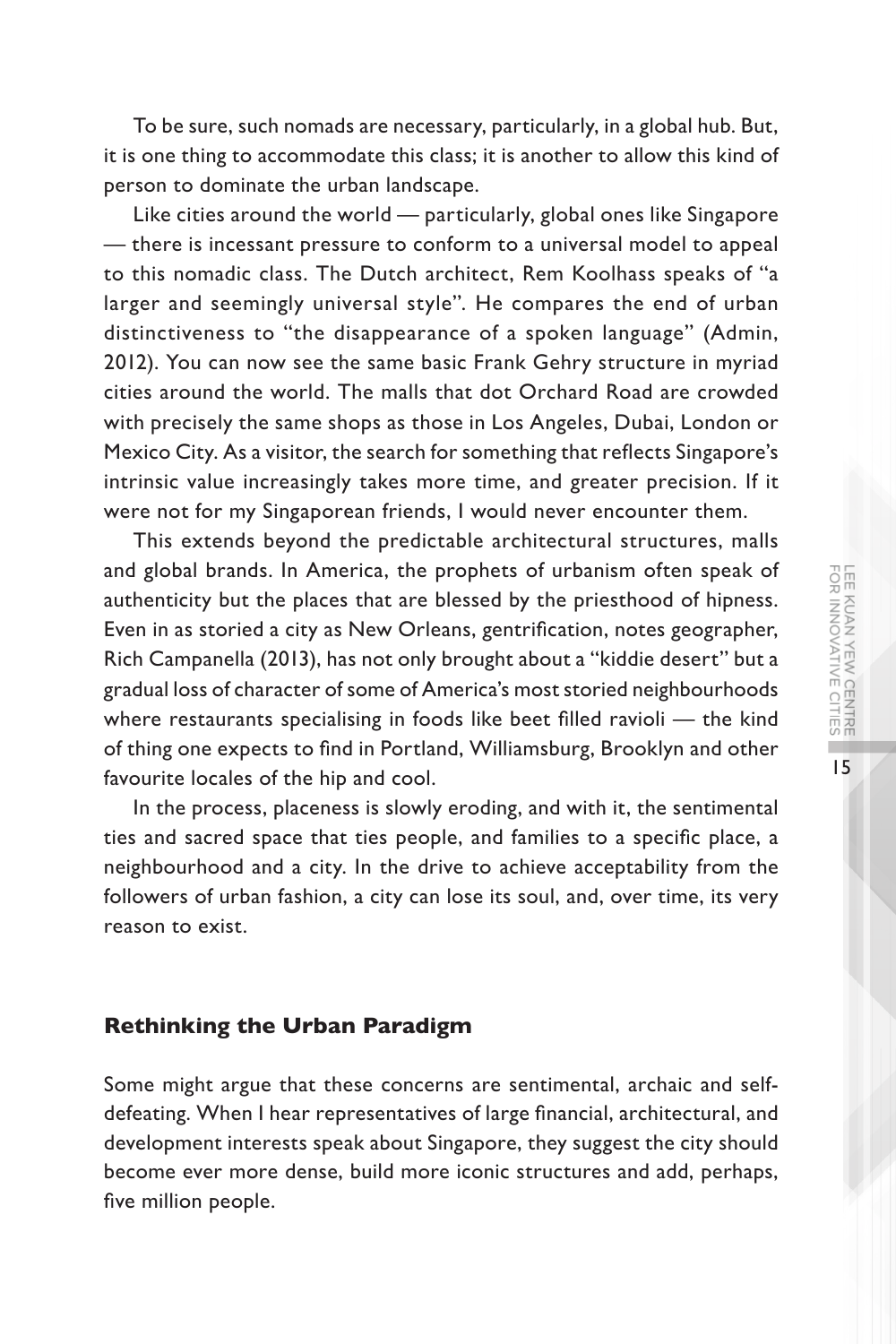For the very affluent, as well as the nomadic classes, this might be appealing ideas, but what about the Singaporeans themselves? I would argue, unlike many ascendant and ambitious cities, Singapore does not have to prove its global character. It was, after all, conceived, as a global city. It is intrinsic in its DNA.

What may matter more is to re-ask my original question: what is a city for? And my answer is a city exists for its people, and to nurture families that grow, identify and share a common space. The issue, then, is how to do this while staying competitive in the global economy.

But, what has worked in the past may not guarantee the future. As my old *sensei*, Jiro Tokuyama instructed me as a young man — the key challenge is how to unlearn the secret of past success. He predicted 30 years ago, when everyone was hailing Japan as the world's great role model, that there was a need to break down the structures that had propelled the country to the pinnacle of economic success. Japan stands as proof that a society that cannot throw aside its old formula is doomed to decline — in its case, not only economically but demographically, and, if you will, spiritually.

I mention this because in the future, Singapore will have to evolve into a society that takes its basic DNA — diversity, discipline and ties to the global economy — and re-invent itself in a way that plays on its uniqueness. In my mind, that means Singapore will no longer be able to rely simply on its mobilised brain power, which now must compete with the huge mass of China, India and other developing countries, and learn to become a thought and design leader, a place where ideas start and are implemented. A followon strategy cannot work in the future.

My answer lies with this: it is with Singaporeans and their aspirations. The late Soichiro Honda once told me that more important than gold and diamonds are people. And, to be sure, Singapore has achieved much by training its people to meet global standards, indeed to exceed them. This has been the key to its past success.

We need to think about those things that will keep Singaporeans here, and allow them to use their essential skills to create new ideas and products. This will require new thinking in areas such as corporate structure and particularly, housing. Essentially, we have to re-think the whole urban paradigm and address what British author Austin Williams (2010) has called "a poverty of ambition".

The solutions being proposed by urbanists do not address the critical questions of inequality, loss of sacred place, and, most critically the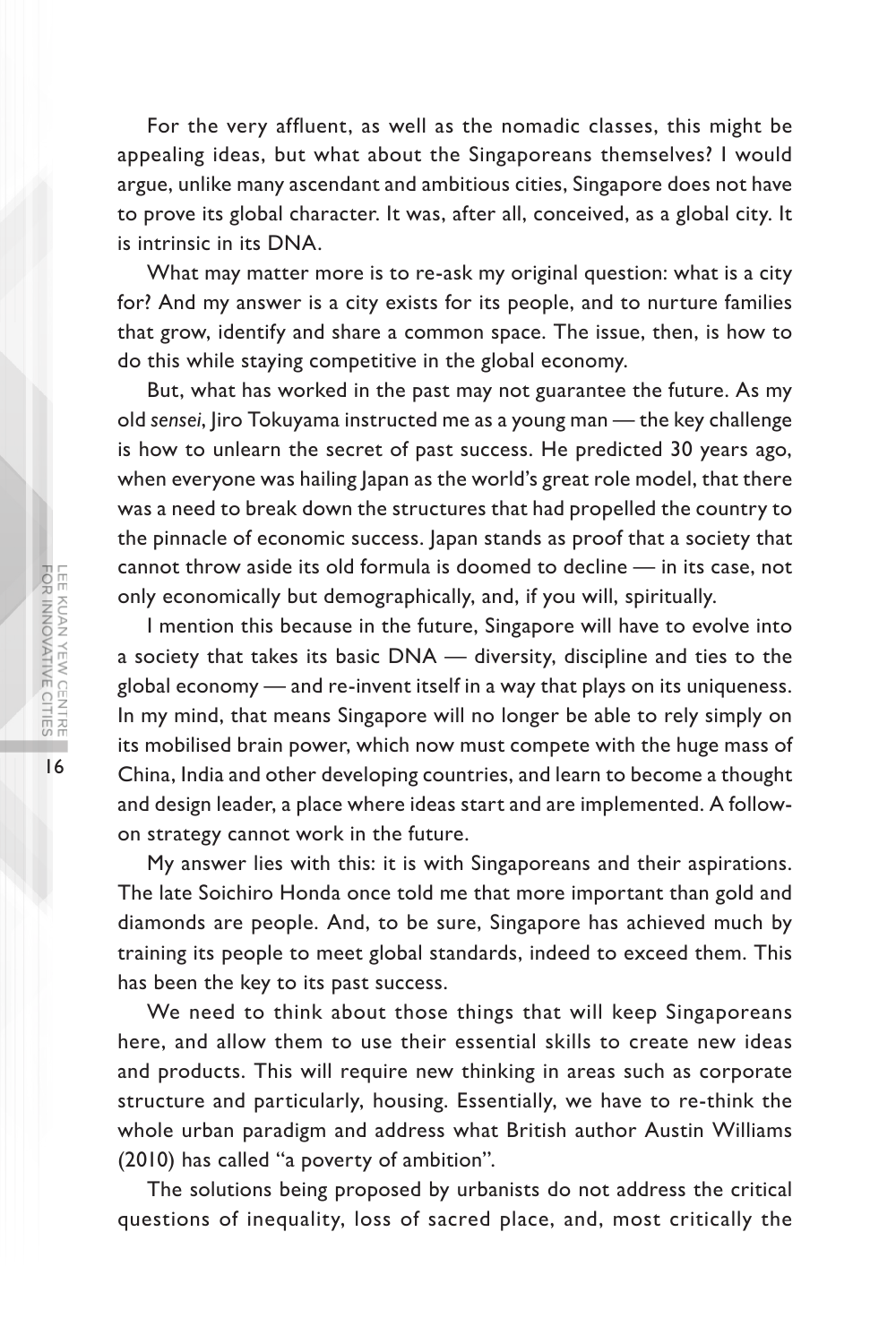survivability of families. The notion that ever more density is a solution begs the issue of what is sustainability? Williams (2008) has called sustainability as "an insidiously dangerous concept, masquerading as progress". Through policies that seek to reduce the dreaded "human footprint", sustainability sometimes advocates policies that make things more expensive for the middle and working classes, and, as suggested by me earlier, this makes the formation of families increasingly difficult. In this sense, Williams concludes, "the ideology of sustainability is unsustainable" (2008, pp. 4–8, 13).

Perhaps what we need then is a new definition of "sustainability". Is a city without children either sustainable or desirable? History has shown that countries that have seen a rapid decline in childbearing — from ancient Rome to 17<sup>th</sup> Century Venice and modern day Tokyo — generally lose some of their economic and cultural energy. A city without children and families becomes, over time, just a spot on the map, competing with other spots for the migrating pools of talent and capital.

So, how does this work for Singapore, a city with little in the way of space to expand? Fortunately, Singapore still has important assets — if it can mobilise itself with its customary energy but with an eye to different goals. One great advantage is the Housing and Development Board, which can help create a human city by providing larger, more family-friendly environments. Ideas such as allowing generations to share contiguous space; as grandparents age, perhaps, more can be done to accommodate their needs while providing more critical space to the new generation.

Another could be the growing information-based economy, which might allow more Singaporeans to work closer or even at home, something that might help promote both familialism and a greater sense of local community. In the United States, working at home grew faster percentage-wise than any mode of work between 2000 and 2010 (Cox, 2011). In that decade, the country added some 1.7 million telecommuters, almost twice the increase of 900,000 transit riders (Cox, 2011).

This has tremendous implications for both the natural and human environment. A study by Global Workplace Analytics, indicates the potential for telecommuting to substantially reduce greenhouse gas emissions<sup>2</sup>. Interestingly, the typical telecommuter is a professional in her/ his forties, which is also a prime age for people with families.

This tends to be truer in places like Silicon Valley and other tech-

<sup>2</sup> Visit (http://www.globalworkplaceanalytics.com/telecommuting-statistics) for more information.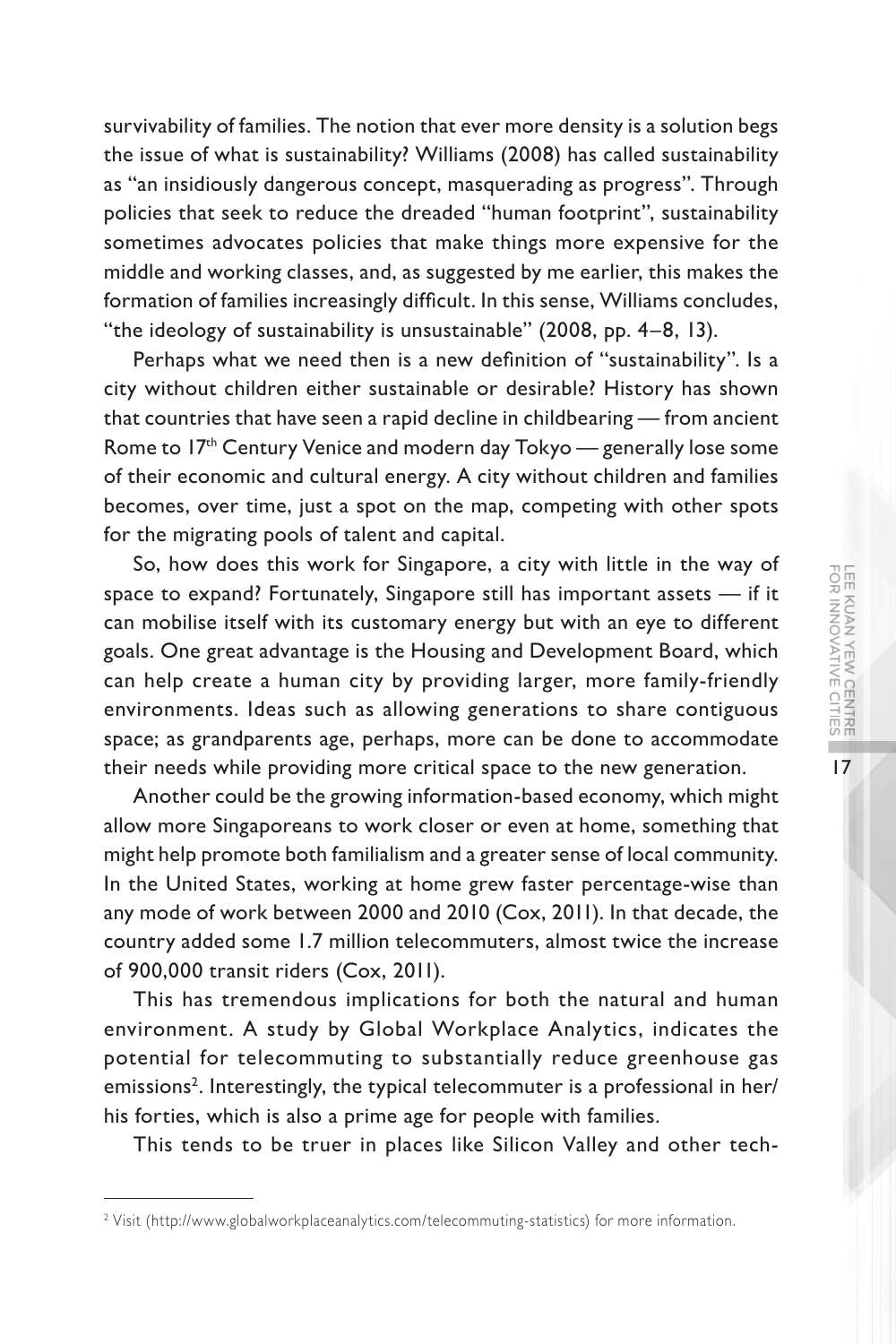oriented places like Austin, Portland, Denver, San Diego, San Francisco and Seattle all rank among the top metropolitan areas in percentages of people working at home. High-tech and work at home are potentially very complementary.

Another critical step to achieving a more human city lies with the park system. Given that the vast majority of Singaporeans do not have access to their own backyards, park systems are critical, particularly for families. In New York, non-profits have done a wonderful job restoring Central Park, which is a playground for a mostly affluent population and tourists, but, perhaps, some of the private largesse should be extended, although there appear to be many less well-cared for, less celebrated parks in the outer boroughs (Squadron, 2013).

Great cities that want to attract and retain families, must maintain that spiritual nourishment that comes through contact with nature. Olmstead's (2005) vision of Central Park, for example, was to provide working class families "a specimen of God's handiwork" (pp. 278–291). Today, the most ambitious programmes for park building are taking place in the suburbs, such as Orange County's Great Park, which is slated to be twice the size of Central Park (Orange County Great Park Corporation, n.d.). Or in the sprawling family-friendly cities such as, Raleigh's nearly completed \$30 million Neuse River Parkway, cutting through 28-miles of heavily forested areas (Kirkpatrick & Riley, 2013). Or Houston's bayou-oriented green ways (http://www.bayougreenways.org/) or Dallas envisioned vast new Texas-sized, 6,000-acre park system, along the Trinity River (http://www. trinityrivercorridor.com/) easily overshadowing New York's 840-acre Central Park.

In this aspect, Singapore's work on expanding its park systems, and connecting them into an archipelago of green space, represents a prescient and inspiring example. It must become part of a broader strategy of creating an urban landscape that addresses the essential needs of families rather than address the priorities of aesthetes, speculators and planning theory. People, particularly, as they form households, need not just splashy entertainments and iconic buildings but a more human-scaled environment that raises sentiments and commitment to a place.

Ultimately, it is this sense of home that we need to restore to the city, if we are to nurture community, and family. This is true whether one lives in Singapore's Heartlands or, as I do, in the dense, but largely single-family, and much dissed, sprawl of Los Angeles. At the end, it is a question of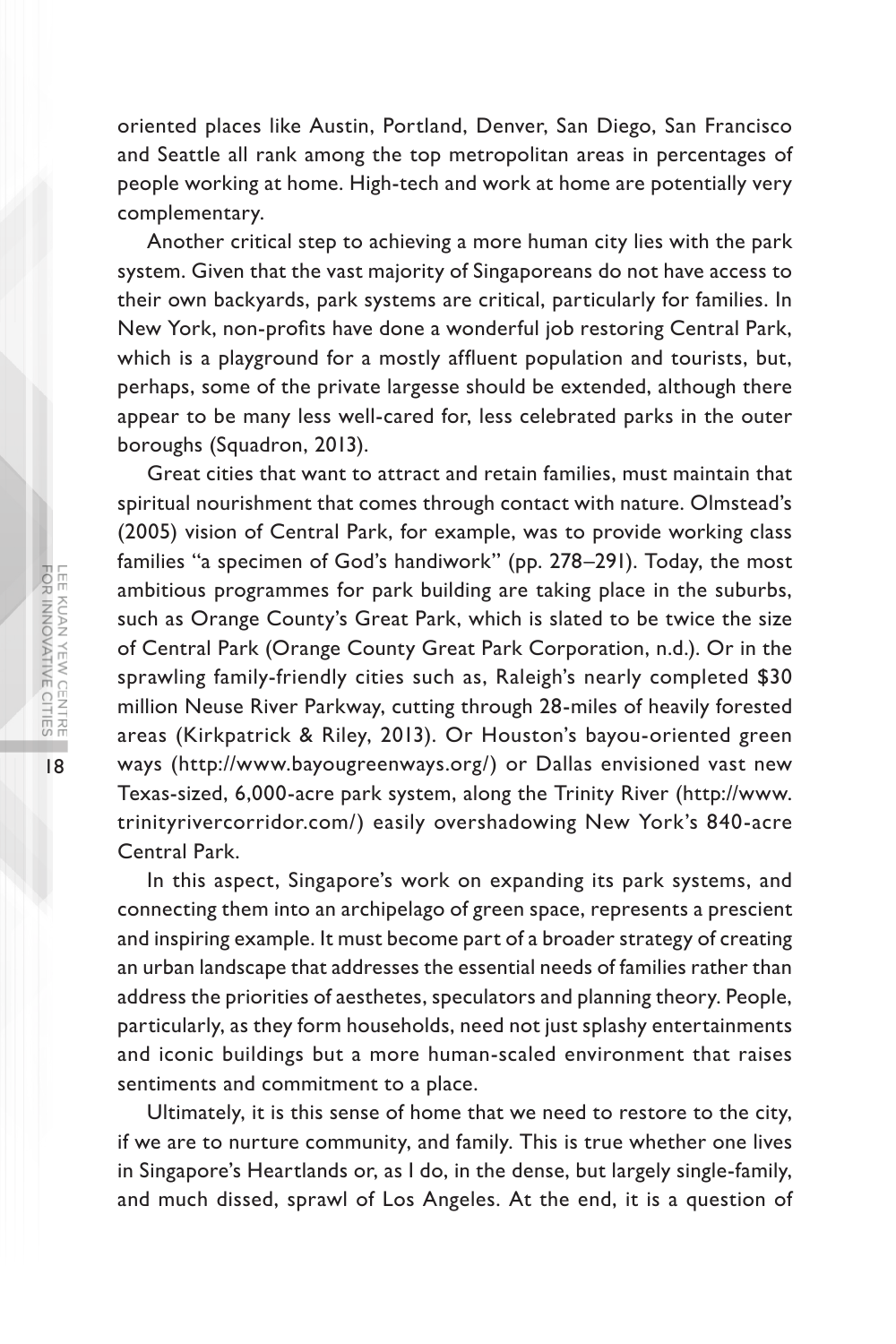identity with one's place. As my fellow Angeleno, author and essayist D J Waldie, suggests:

I believe that people and places form each other… the touch of one returning the touch of the other. What we seek, I think, is tenderness in this encounter, but that goes both ways, too. I believe that places acquire their sacredness through this giving and taking. And with that ever-returning touch, we acquire something sacred from the place where we live. What we acquire, of course, is a home.

It's a question of falling in love… falling in love with the place where you are; even a place like mine… so ordinary, so commonplace, and *my* home.

(Waldie, 2013)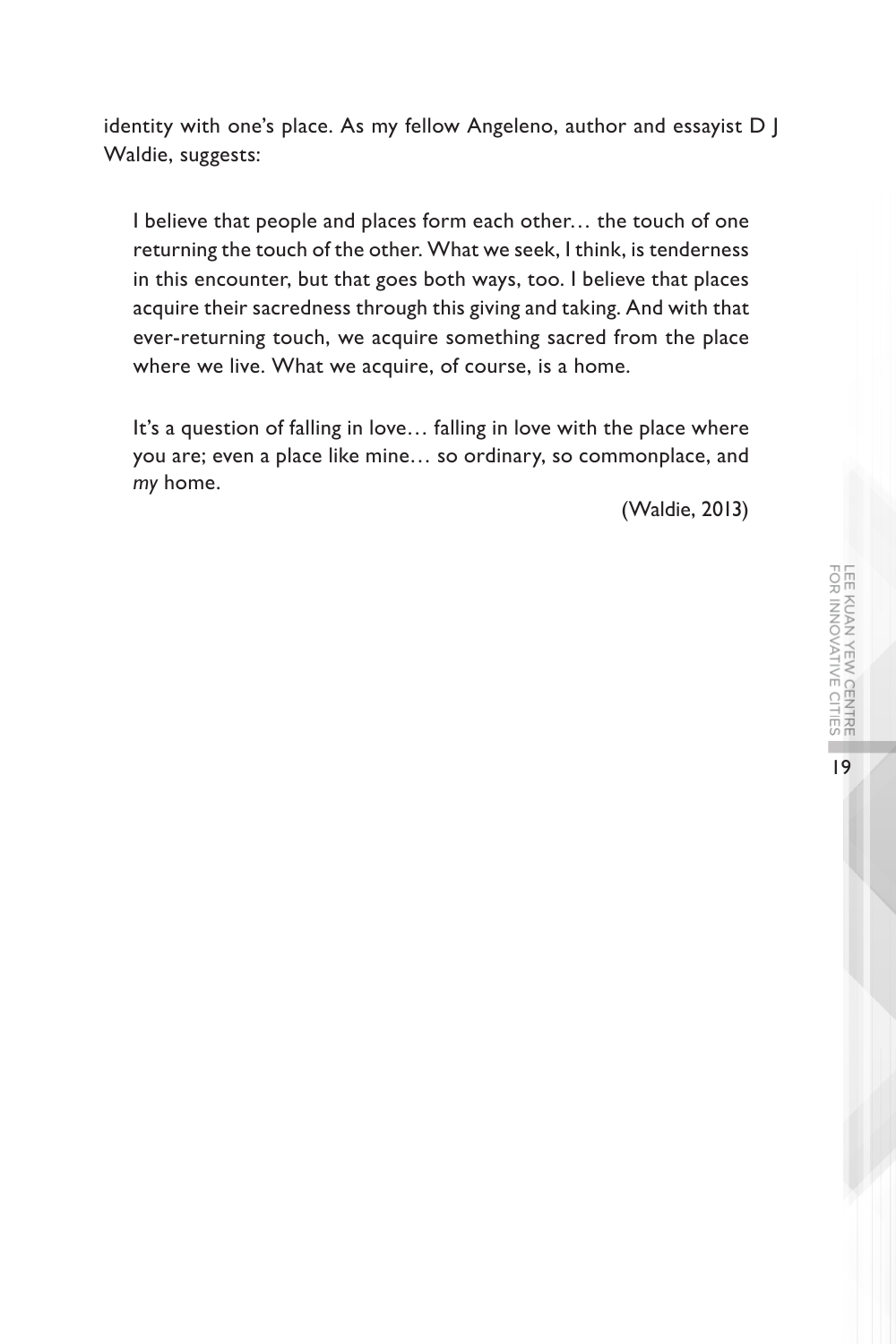#### **References**

- Admin. (2012, April 18). The invention and reinvention of the city: An interview with Rem Koolhaas. *World Policy Blog.*
- Aries, P. (1962). *Centuries of childhood: A social history of family life* (p.128). (R. Baldick, Trans.) New York: Vintage.
- Balsdon, J. P. V. D. (1969). *Everyday life in ancient Rome* (pp. 82–83). New York, NY: McGraw-Hill.
- Baochang, G. & Yong, C. (2011). *Fertility prospects in China.* United Nations Department of Economic and Social Affairs. New York, NY: United Nations. Retrieved from: http://www.un.org/esa/population/publications/ expertpapers/2011-14\_Gu&Cai\_Expert-paper.pdf accessed on 15 March 2012.
- Bogart, W. (2006). *Don't call it sprawl: Metropolitan structures in the 21st cenutry*  (p.108)*.* Cambridge, UK: Cambridge University Press.
- Braudel, F. (1992). *The structures of everyday life: The limits of the possible, civilization and capitalism 15th to 18th century, Vol. 1* (pp. 29, 71)*.* (S. Reynolds, Trans.) Berkeley, CA: University of California Press.
- Campanella, R. (2013, March 1). Gentrification and its discontents: Notes from New Orleans. *New Geography.*
- Christie, L. (2013, June 21). Micro-apartments: The anti-McMansions. *CNN Money,* Retrieved from http://money.cnn.com/2013/06/21/real\_estate/ micro-apartments/index.html
- Clark, T. N., Lloyd, R., Wong, K. K. & Jain, P. (2004). Amenities drive urban growth: A new paradigm and policy linkages. *Research in Urban Policy, 9*(9). In T. N. Clark (Eds.) *The city as entertainment machine*  (pp. 291–318)*.* Amsterdam: Elsevier.
- Cohen, A. (1975). *Everyman's talmud* (pp. 170–171). New York, NY: Schocken Books.
- Cox, W. (2011, October 25). Major metropolitan commuting trends: 2000- 2010. *New Geography.*
- Eberhardt, P. (1993). Depopulation Processes in the Rural Areas in East Central Europe (1950–1990), Eastern European Countryside 1: 3140.
- Erdbrink, T. (2012, June 12). Single women gaining limited acceptance in Iran. *New York Times,* Retrieved from http://www.nytimes.com/2012/06/13/ world/middleeast/single-women-gaining-limited-acceptance-in-iran. html?pagewanted=all&\_r=0*.*
- Family Buddhism. (2013). *Buddha on family.*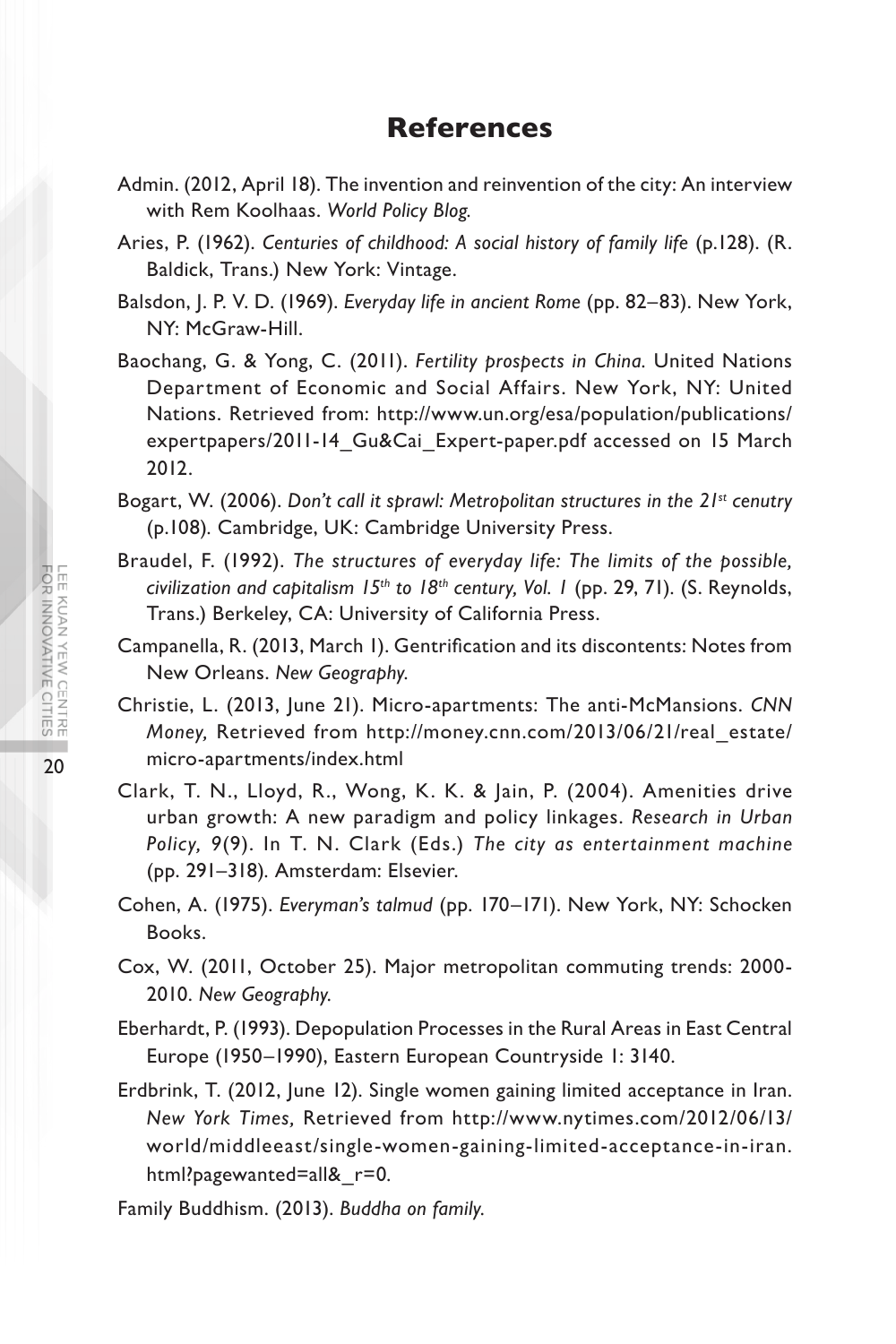- Figes, O. (2007). *The whisperers: Private life in Stalin's Russia* (pp. 11,160)*.* New York: Picador.
- Florida, R. (2013, April 4). America's most (and least) religious metro areas. *The Atlantic Cities.*
- Florida, R. (2002, May). The rise of the creative class. *Washington Monthly,*  Retrieved from http://www.washingtonmonthly.com/features/2001/0205. florida.html
- Freud, S. (1962). *Civilization and its discontents* (p.48). (J. Strachey, Trans.) New York, NY: Norton & Company.
- Fustel de Coulanges, N. (orig. 1877; 1980). *The ancient city: A study of religion, laws and institutions of Greece and Rome* (pp. 86–88). Baltimore: Johns Hopkins University Press.
- Gannon, J. P. (2006, January 8). Is God dead in Europe? *USA Today*, Retrieved from http://usatoday30.usatoday.com/news/opinion/editorials/2006-01-08 faith-edit\_x.htm*.*
- Global Workplace Analytics. (2012). Retrieved from http://www. globalworkplaceanalytics.com/telecommuting-statistics.
- Gujral, I. K. (2001). Global aging, depopulation and virtual work. *NPQ: New Perspectives Quarterly*, 18(2), 28.
- Hammond, J. & Hammond, B. (1958). *The industrial revolution: The rulers and the masters* (p. 41). Boston: D.C. Heath.
- Hills, J. (2007, February). Ends and means: the future role of social housing in England, a summary of CASE report 34 (p. 6). *CASE Publications, London School of Economics and Political Science.*
- Hoffman, J. (2012, September 21). Shrinking to fit: Living large in tiny spaces. *New York Times,* Retrieved from http://www.nytimes.com/2012/09/23/ realestate/living-large-in-tiny-spaces.html?pagewanted=all.
- Hourani, A. (1991). *A history of the Arab peoples* (p. 105). New York: Warner Books.
- Howe, I. (1976). *World of our fathers* (pp. 171–183)*.* New York, NY: Harcourt Brace Jovanavich.
- Hucker, C. (1975). *China's imperial past* (pp.10, 33, 57, 84). Stanford, CA: Stanford University Press.
- Jia, G.Y. (2012, March 21). 3 Bedroom condo unit at 635 sq. feet: A new low. The *Straits Times*, Retrieved from http://www.straitstimes.com/print/ PrimeNews/Story/STIStory\_779841.html
- Jones, G. W. (2009, November 30). *Recent fertility trends, policy responses and*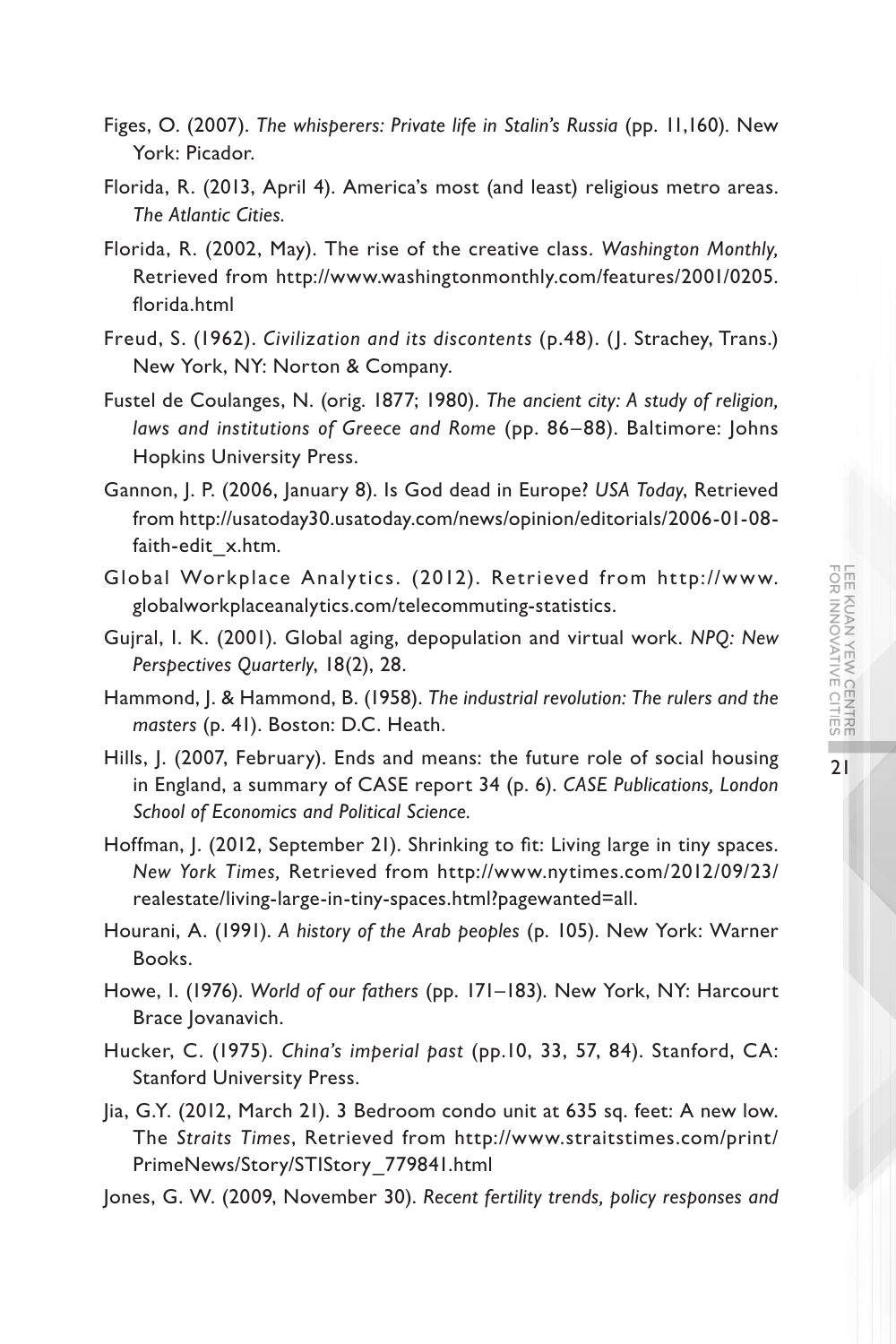*fertility prospects in low fertility countries of and Southeast Asia.* United Nations.

- Kaufmann, E. (2010). *Shall the religious inherit the earth: Demography and politics in the 21st century* (pp. 9–10, 65–67). London: Profile Books.
- Khaldun, I. (1967). *The Mugaddimah* (pp. 119, 124–127). (F. Rosenthal, Trans.) Princeton, NJ: Princeton University Press.
- Kirkpatrick, J. & Riley, C. (2013, April 8). City to dedicate river greenway trail April 25. City of Rleigh, Retrieved from http://content.govdelivery.com/ accounts/NCRALEIGH/bulletins/74e45c.
- Klineberg, E. (2012). *Going solo: The extraordinary rise and surprising appeal of living alone* (pp. 4–10, 207). New York NY: The Penguin Press.
- Kotkin, J. (2011, July 20). Why America's young and restless will abandon cities for suburbs. *New Geography.*
- Manchin, A. (2012, July 25). Worldwide, Greeks most pessimistic about their lives. *Gallup World.*
- Mozur, P. (2011, May 11). Taiwan's demographic 'time bomb'. *Wall Street Journal*, Retrieved from http://blogs.wsj.com/chinarealtime/2011/05/11/taiwansdemographic-time-bomb/.
- O'Leary, A. (2013, January 18). What is middle class in Manhattan? *New York Times,* Retrieved from http://www.nytimes.com/2013/01/20/realestate/ what-is-middle-class-in-manhattan.html?pagewanted=all*.*
- Olmstead, F. L. (2005). Selected writings on Central Park. In K.T. Jackson (Eds.), *Empire City: New York Through the Ages* (pp. 278–291). New York, NY: Columbia University Press.
- Orange County Great Park Corporation. (n.d.). *Orange County Great Park*
- Ozment, S. (2001). *Ancestors: The loving family in old Europe* (pp. 54–55, 58). Cambridge, MA: Harvard University Press.
- Pearce, F. (2010).*The coming population crash and our planet's surprising future*  (pp. 114–116). Boston, MA: Beacon.
- Peterson, K. S. (2003, October 5). 'Urban tribes' build bonds. *USA Today*, Retrieved from http://usatoday30.usatoday.com/news/nation/2003-10-05 urban-tribes-usat\_x.htm.
- Renn, A. (2013, July 6) Suburbs and Sacred Space. *New Geography.*
- Roberts, S. (2012, September 20). Income data shows widening gap between New York City's richest and poorest. *New York Times*, Retrieved from http:// www.nytimes.com/2012/09/20/nyregion/rich-got-richer-and-poor-poorerin-nyc-2011-data-shows.html*.*

Rochnik, D. (2013, April 30). *Bryn Mawr Classical Review*, Review of the book